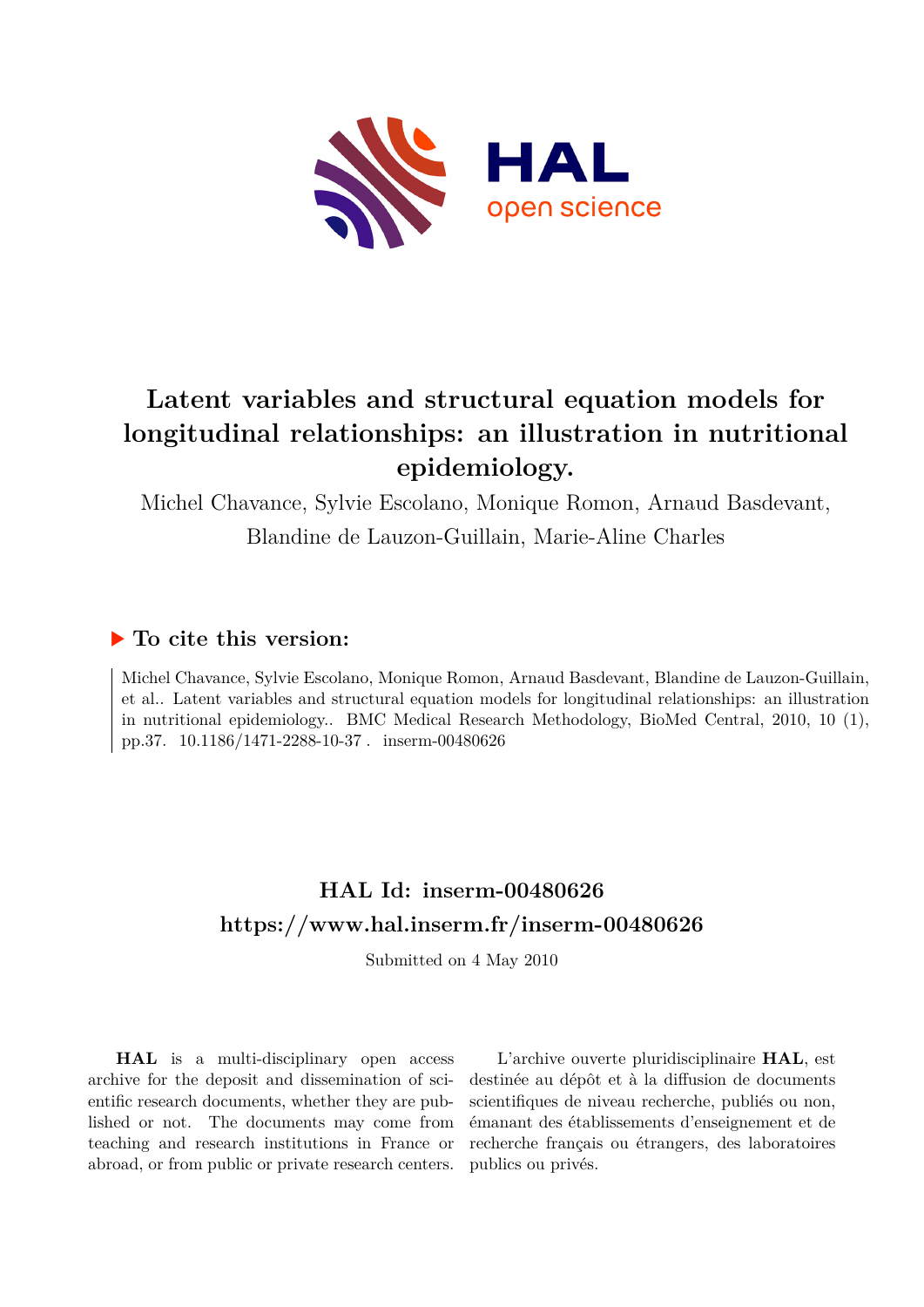This Provisional PDF corresponds to the article as it appeared upon acceptance. Fully formatted PDF and full text (HTML) versions will be made available soon.

## **Latent variables and structural equation models for longitudinal relationships: an illustration in nutritional epidemiology**

BMC Medical Research Methodology 2010, **10**:37 doi:10.1186/1471-2288-10-37

Michel Chavance [\(michel.chavance@inserm.fr](mailto:michel.chavance@inserm.fr)) Sylvie Escolano ([sylvie.escolano@inserm.fr\)](mailto:sylvie.escolano@inserm.fr) Monique Romon ([mromon@univ-lille2.fr\)](mailto:mromon@univ-lille2.fr) Arnaud Basdevant ([arnaud.basdevant@htd.aphp.fr](mailto:arnaud.basdevant@htd.aphp.fr)) Blandine de Lauzon-Guillain [\(blandine.delauzon@inserm.fr](mailto:blandine.delauzon@inserm.fr)) Marie-Aline Charles ([marie-aline.charles@inserm.fr](mailto:marie-aline.charles@inserm.fr))

|                                       | <b>ISSN</b> 1471-2288                        |
|---------------------------------------|----------------------------------------------|
|                                       | <b>Article type</b> Research article         |
|                                       | <b>Submission date</b> 10 November 2009      |
| <b>Acceptance date</b> 30 April 2010  |                                              |
| <b>Publication date</b> 30 April 2010 |                                              |
| <b>Article URL</b>                    | http://www.biomedcentral.com/1471-2288/10/37 |

Like all articles in BMC journals, this peer-reviewed article was published immediately upon acceptance. It can be downloaded, printed and distributed freely for any purposes (see copyright notice below).

Articles in BMC journals are listed in PubMed and archived at PubMed Central.

For information about publishing your research in BMC journals or any BioMed Central journal, go to

<http://www.biomedcentral.com/info/authors/>

© 2010 Chavance et al. , licensee BioMed Central Ltd.

This is an open access article distributed under the terms of the Creative Commons Attribution License [\(http://creativecommons.org/licenses/by/2.0](http://creativecommons.org/licenses/by/2.0)), which permits unrestricted use, distribution, and reproduction in any medium, provided the original work is properly cited.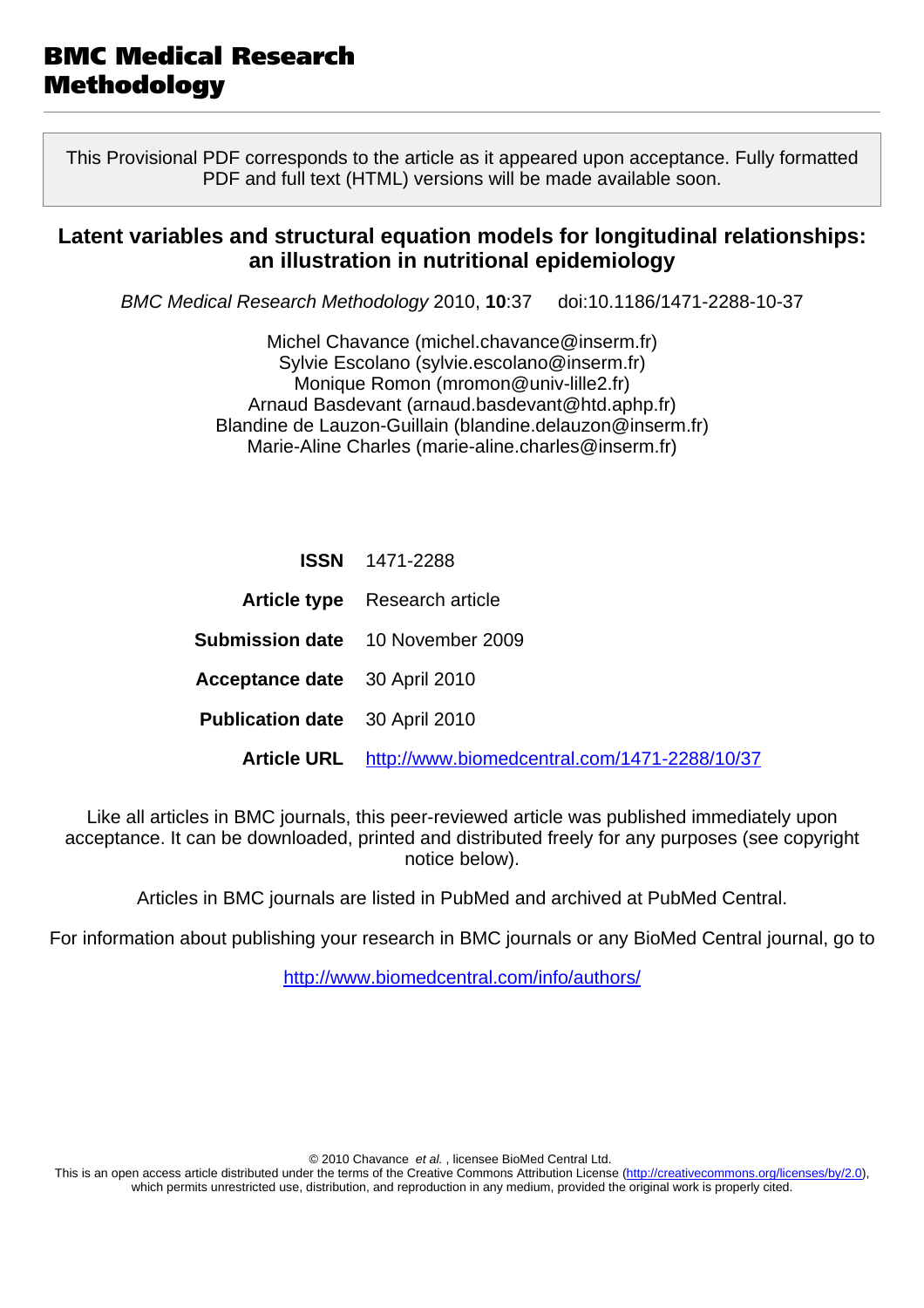# **Latent variables and structural equation models for longitudinal relationships: an illustration in nutritional epidemiology**

Michel Chavance<sup>1,2\*</sup>, Sylvie Escolano<sup>1,2</sup>, Monique Romon<sup>3</sup>, Arnaud Basdevant<sup>4,5,6</sup> Blandine de Lauzon-Guillain<sup>7,2</sup> and Marie Aline Charles<sup>7,2</sup>

Adress:<sup>1</sup> Biostatistics, CESP Centre for research in Epidemiology and Population Health, U1018, Inserm; F94807, Villejuif, France<sup>2</sup> Université Paris Sud 11, UMRS 1018, F-94807, Villejuif, France, <sup>3</sup> Nutrition Department, University Hospital, Lille F-59000, France, <sup>4</sup> INSERM, Nutrinomique U 872, Paris, France, <sup>5</sup> Université Pierre et Marie Curie – Paris 6, Faculté de Médecine, Paris, France, <sup>6</sup> Endocrinology and Nutrition Department, Pitié-Salpêtrière Hospital, Paris, France, <sup>7</sup>Epidemiology of diabetes, obesity and chronic kidney disease over the life course, CESP Centre for research in Epidemiology and Population Health, U1018, Inserm, F-94807, Villejuif, France

\*Corresponding author

E-mail addresses:

MC: michel.chavance@inserm.fr SE: sylvie.escolano@inserm.fr MR: mromon@univ-lille2.fr AB: arnaud.basdevant@htd.aphp.fr BLG: blandine.delauzon@inserm.fr MAC: marie-aline.charles@inserm.fr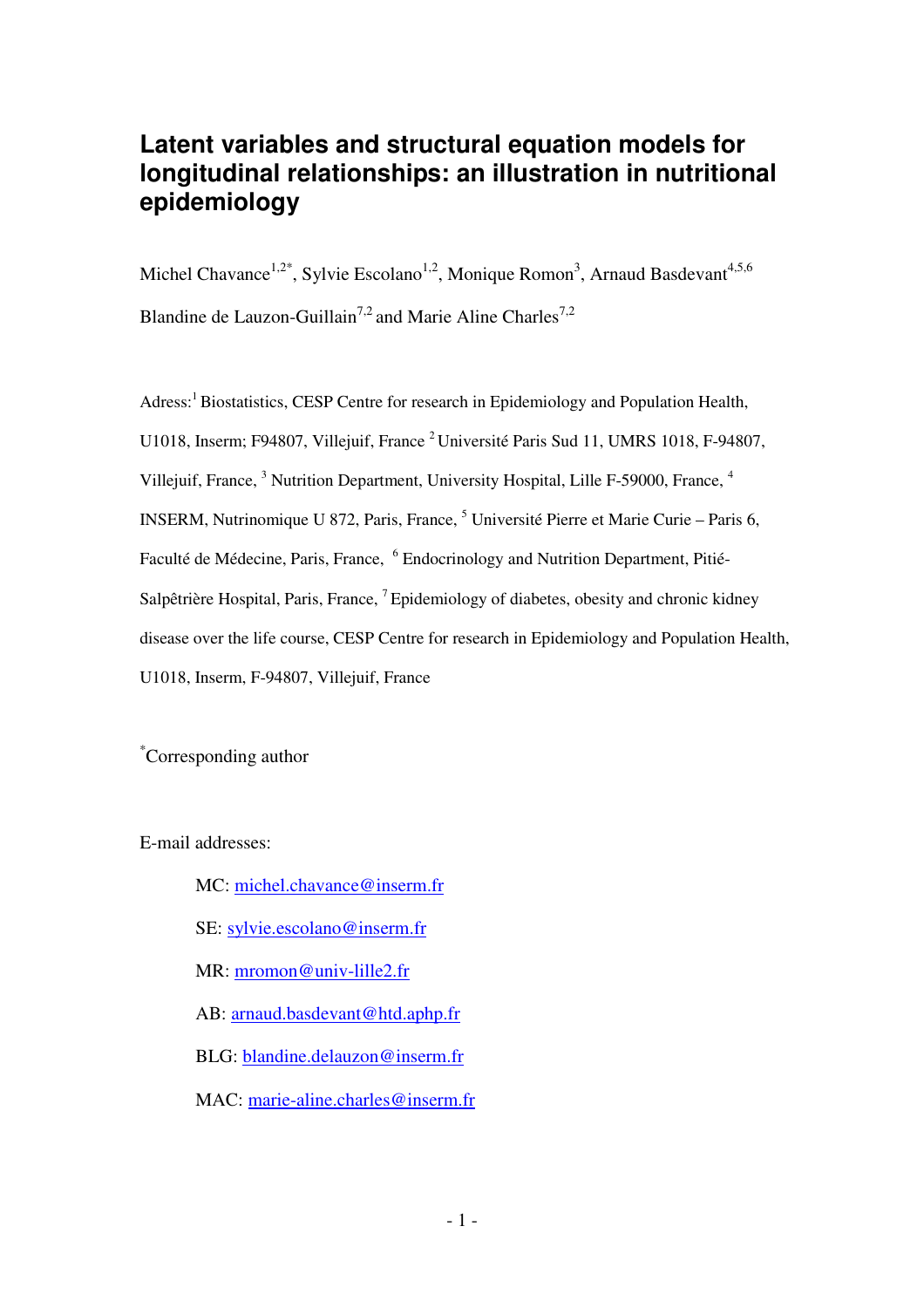# **Abstract**

### **Background**

The use of structural equation modeling and latent variables remains uncommon in epidemiology despite its potential usefulness. The latter was illustrated by studying cross-sectional and longitudinal relationships between eating behavior and adiposity, using four different indicators of fat mass.

### **Methods**

Using data from a longitudinal community-based study, we fitted structural equation models including two latent variables (respectively baseline adiposity and adiposity change after 2 years of follow-up), each being defined, by the four following anthropometric measurement (respectively by their changes): body mass index, waist circumference, skinfold thickness and percent body fat. Latent adiposity variables were hypothesized to depend on a cognitive restraint score, calculated from answers to an eating-behavior questionnaire (TFEQ-18), either cross-sectionally or longitudinally.

### **Results**

We found that high baseline adiposity was associated with a 2-year increase of the cognitive restraint score and no convincing relationship between baseline cognitive restraint and 2-year adiposity change could be established.

### **Conclusions**

The latent variable modeling approach enabled presentation of synthetic results rather than separate regression models and detailed analysis of the causal effects of interest. In the general population, restrained eating appears to be an adaptive response of subjects prone to gaining weight more than as a risk factor for fat-mass increase.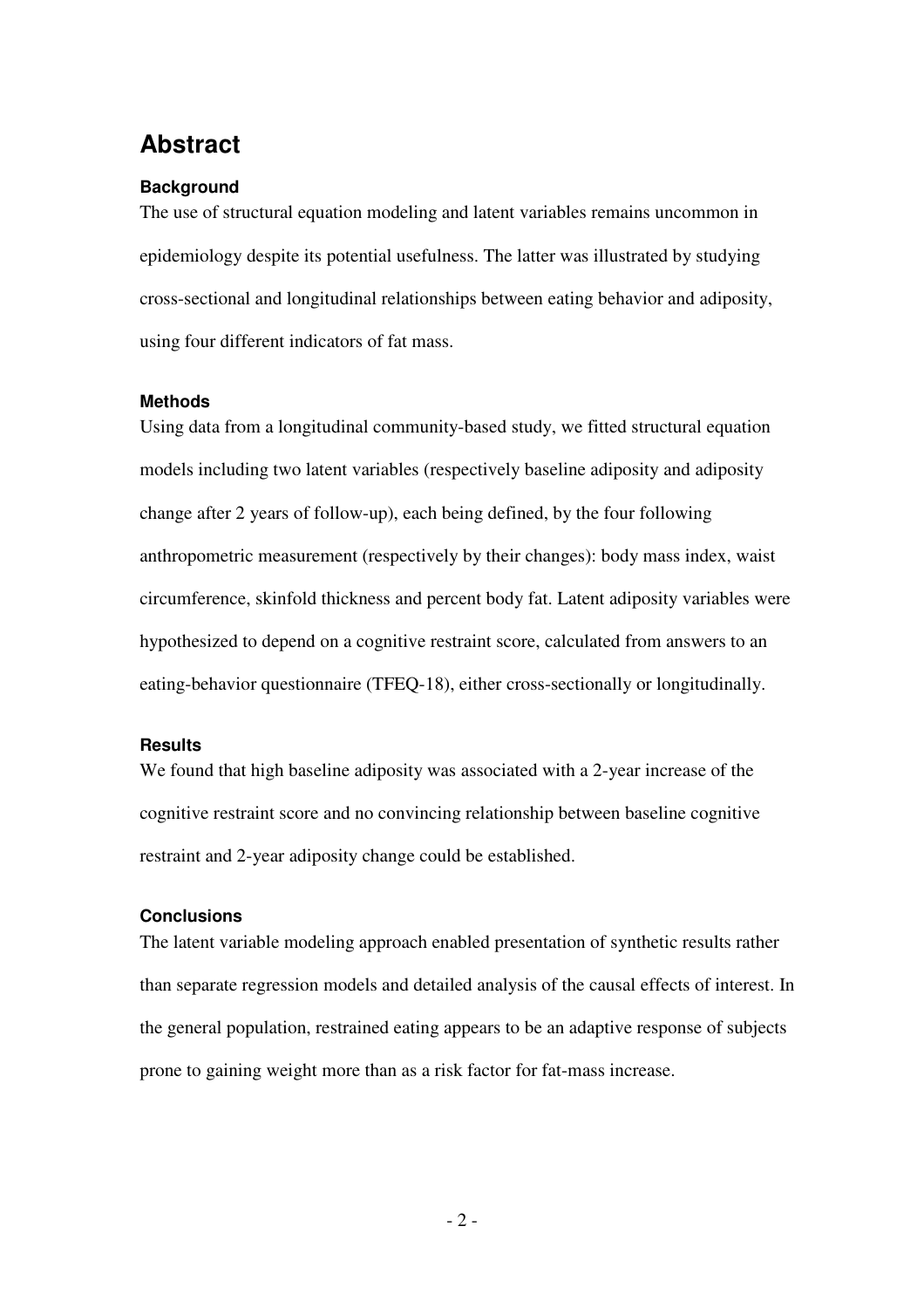## **Background**

Structural equation and latent variable models [1, 2] have previously been used in several fields of epidemiology. However, because the introduction of a latent variable becomes relevant as soon as a risk factor of interest cannot be obtained with a single exact measurement, it should be more popular. Structural equations allow modelling of different types of correlations between observations, regardless of their source (e.g., causal relationship, multiple outcomes, repeated measurements, longitudinal designs, etc). This approach is useful for path analysis, which, for example, enables separation of direct and indirect effects, and expands causal interpretations through the identification or elimination of potential mediators. Except for a few fields, like quality of life, psychometrics, socio-economics or dietary-intake assessments, in which the common problem is how to deal with psychometric properties of the questionnaires, these techniques remain seldom used by epidemiologists [3-7]. The aim of this paper is to encourage use of this approach. As an illustration, we applied it to data from a longitudinal study, previously analyzed with conventional regression models, about restrained eating as a risk factor for weight gain over a 2-year period, in a sample of adults from the general population [8]. Restrained eating [9], which has been described as the tendency to consciously restrict food intake to control body weight or promote weight loss, might have the paradoxical effect of inducing increased adiposity, through frequent episodes of loss of control and disinhibited eating. In this analysis, different indicators of adiposity were considered because no perfect measurement of adiposity is applicable for large epidemiological studies. Adiposity is often estimated through body mass index (BMI), but it can also be appreciated through determination of other fatmass indicators, such as waist circumference, skinfold thickness and percent body fat, estimated with a bioimpedance analyzer. None of them provides an error-free assessment of global adiposity, but each one provides some information about body fat

 $-3-$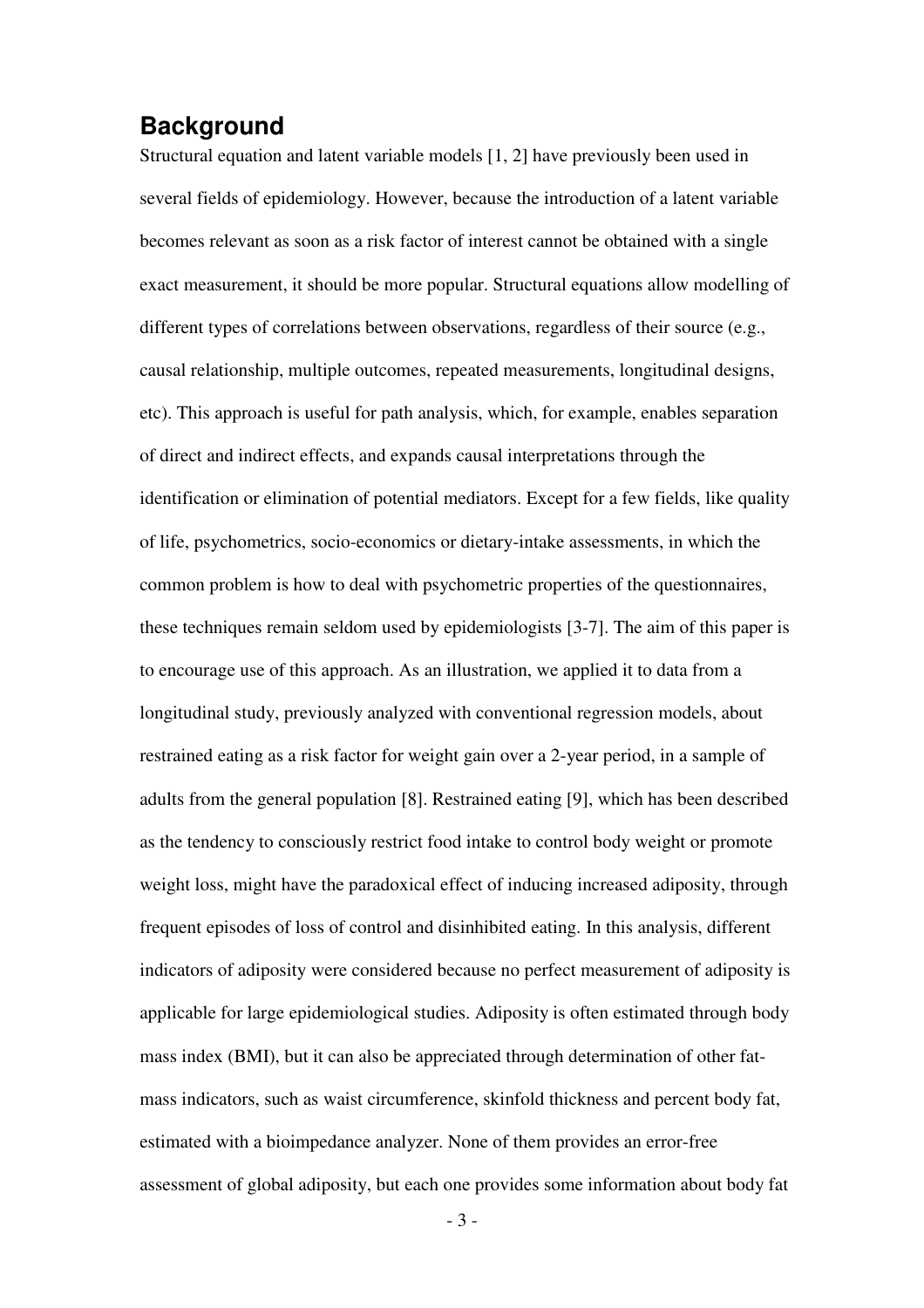mass. If one tests separately the effect of restrained eating on each measurement, the familywise error rate [10], i.e. the probability of making any error in this family of tests when restrained eating has no effect on adiposity, is higher than the size  $\alpha$  of each test. By contrast, combining the four measurements into an adiposity latent variable within a structural model avoids the drawbacks of either arbitrarily choosing a single adiposity measurement or performing separate analyses on each fat-mass indicator. The results obtained with this novel analytical approach, using structural equation models and considering latent variables to model global adiposity, have been compared to those obtained with separate linear regressions.

## **Methods**

### **Data**

The dataset is a sample of the community-based Fleurbaix Laventie Ville Santé Study II (FLVS II), whose general aim was to investigate, in the general population, risk factors for weight and adiposity changes. The results of several cross-sectional studies suggested a link between restrained eating and weight gain, but those findings remain controversial. An aim of FLVS II was to measure longitudinally the effect of restrained eating on fat-mass changes and the effect of fat-mass on restrained eating changes. Details concerning FLSV II study design and data collection can be found elsewhere [8]. Briefly, a first study, FLVS I [11] had been conducted on the children of all 579 families who had at least one child in primary school in 1992 in Fleurbaix or Laventie. Participation in FLSV II was proposed to 393 families who had not moved and who could be contacted in 1999: 294 families were recruited on a voluntary basis. Parents' overweight status and the subjects' ages and sexes, did not differ significantly between families who accepted to participate or not.

 $-4-$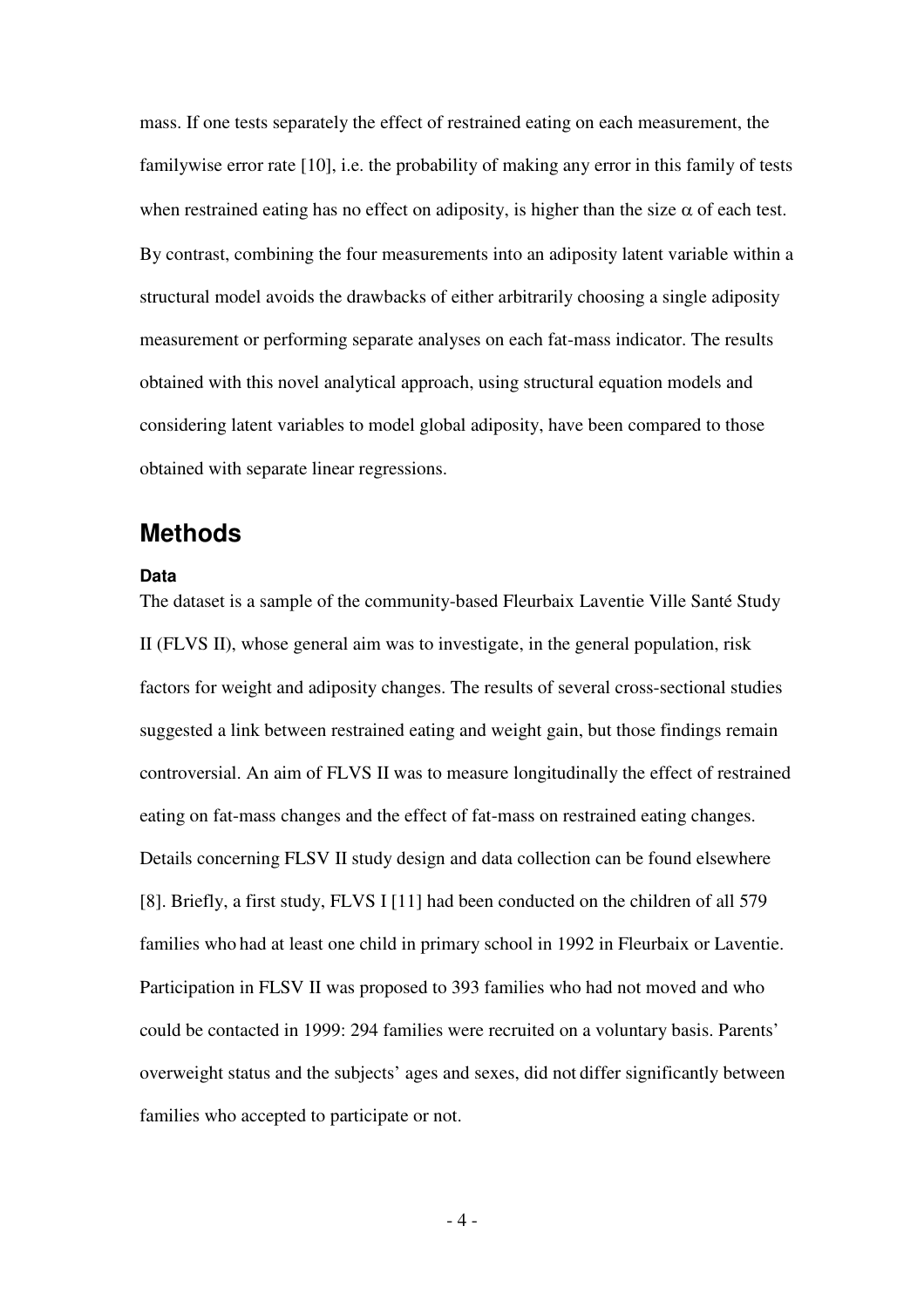In our analysis, anthropometric data (weight, height, waist circumference, the bicipital, tricipital, subscapular and suprailiac skinfold thicknesses and percent body fat determined using a Tanita TBF 310 tetrapolar foot-to-foot bioimpedance analyzer) were collected by trained technicians at baseline and 2 years later, i.e., in 1999 and 2001. We used the sum of the four skinfold thicknesses as an indicator of the subcutaneous fat mass, named "skinfold thickness" for short in the following. Eating behavior was assessed using a French translation of the Three Factor Eating Questionnaire Revised 18-item version (TFEQ-R18) [12]. We focused on the cognitive restraint scale (CRS) of the eating-behavior questionnaire for the parents. The analyzed sample was composed of 256 females and 201 males.

#### **Latent variables and structural equation modeling**

We briefly recall here the principle of this approach. Latent variables are used to translate the fact that several observed variables (also named manifest variables) are imperfect measurements of a single underlying concept. Each manifest variable is assumed to depend on the latent variable through a linear equation. The coefficients linking the latent and manifest variables are called loadings. A measurement scale has to be chosen for the latent variable. By convention, it is generally the scale of the first manifest variable, implying that the first loading is not estimated but fixed at 1. Because the indicators of the manifest variables are measured on various scales, it is useful to consider standardized estimates rather than raw loadings, using the observed standard deviations as measurement units for latent and manifest variables. In structural equation modeling, relationships may be assumed between all manifest and latent variables according to acquired knowledge. These relationships are also defined through linear equations and a given variable can appear explanatory in one or

 $-5 -$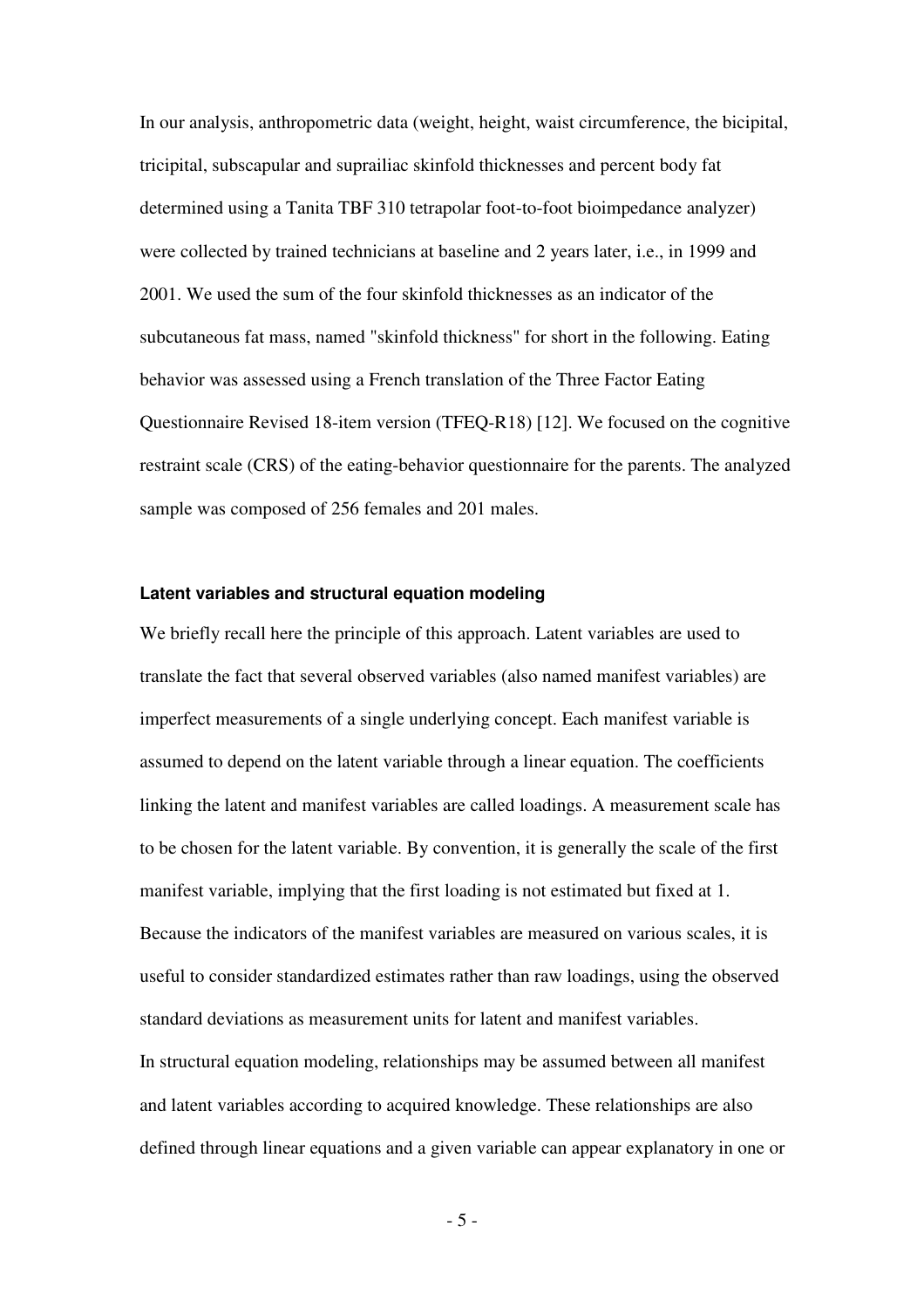several equations and as the outcome in another. As a result, it is possible to distinguish direct and indirect effects between an explanatory variable X and an outcome Y. When X has a causal effect on M, which causally influences Y, part or all of the effect of X on Y can be explained by the path  $X \to M \to Y$ , and M is called a mediator. The indirect effect of X on Y through M is obtained as the product of the estimated coefficients associated with the two arrows in the path. The regression coefficients and the variances of the residual errors that appear in the linear equations of the structural model specify how the manifest variables vary together. When they can be identified, they are estimated by optimizing a measure of adequacy between the observed and the model-predicted variance-covariance matrix (e.g. maximizing a likelihood).

#### **Fitted model**

To validate the use of a latent variable approach, we fitted preliminary latent variable models to the four baseline anthropometric measurements (BMI, waist circumference, sum of skinfolds, percent body fat) to create a measurement model, as only one latent variable and its four manifest variables assessments are considered. We fitted such a model separately to measurements at baseline and two years later, first for the two sex groups, then for the entire sample. We also considered measurement models for the baseline measurements and their two-year changes explained by the baseline adiposity and its two-year change and we assumed the same relationships between latent adiposity and its four indicators at baseline and two years later; this model constrained the four loadings, i.e. the regression coefficients, to be identical for baseline adiposity, adiposity two years later and adiposity change (see appendix I). We considered variation rather than final values to avoid the problems of estimation and interpretation of coefficients issued from highly correlated variables [13].

 $-6-$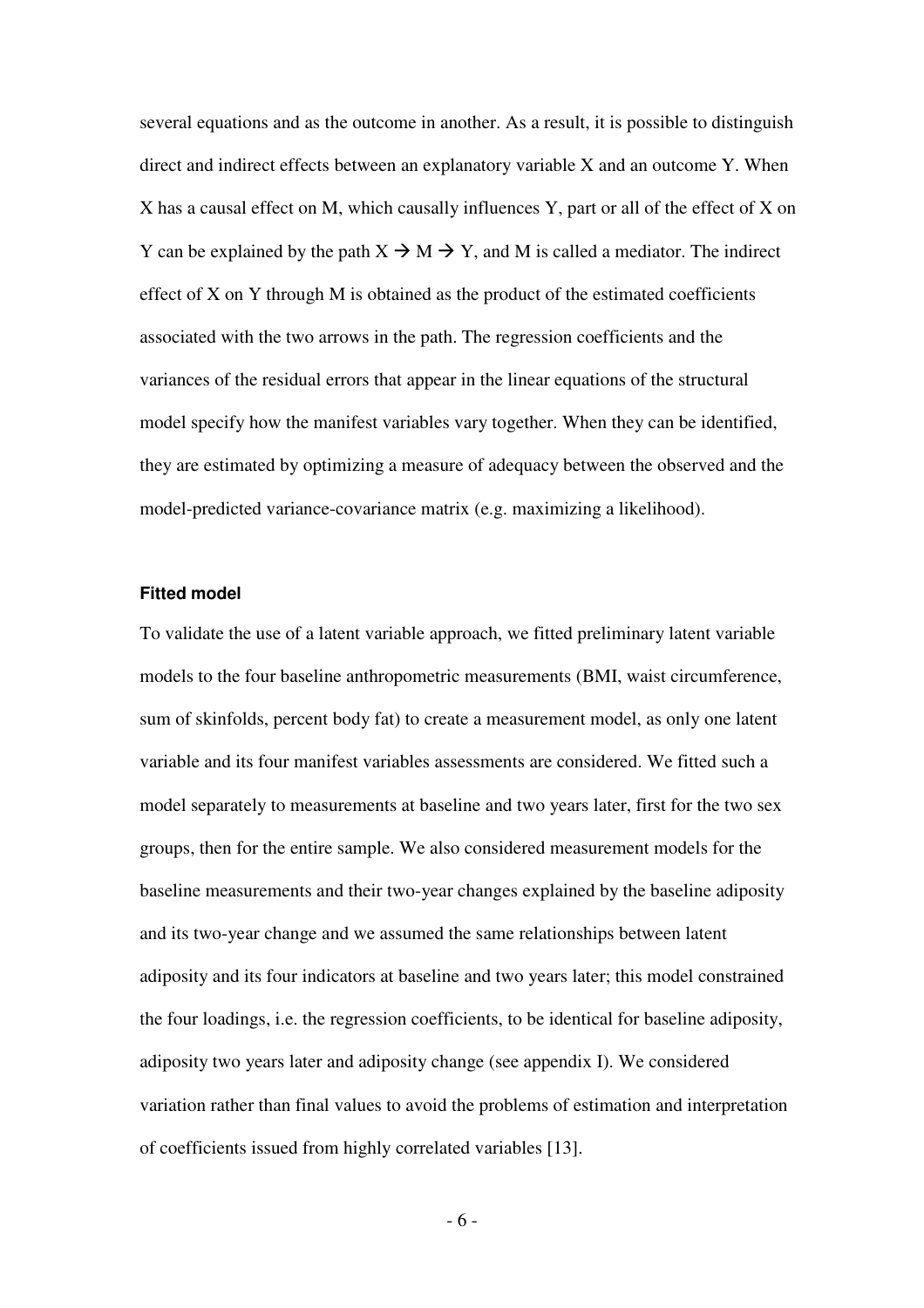Second, we fitted a structural equation model, adapted to the longitudinal design of our dataset and the specific epidemiological questions of interest. The diagram of this model is shown in Figure 1, where baseline adiposity is modeled marginally, while the effect of adiposity and CRS changes are adjusted for their baseline values (i.e., both the baseline value and its change appear in the same equation); CRS change was also assumed to depend on age, and adiposity change was assumed to depend on age and CRS change. Because the follow-up was constant (2 years), only age at entry was considered. Unmeasured confounders influencing both CRS and adiposity are not represented on this diagram, but are likely to be involved, biasing the cross-sectional association between baseline CRS and adiposity.

By contrast, the effect of baseline adiposity on CRS change was adjusted for baseline CRS and thus freed, at least partially, from the factors confounding the cross-sectional effect. Testing whether this effect is null can provide an answer to the question: *Does initial adiposity predict variation of CRS over time?* The direct effects of baseline CRS on adiposity and CRS changes were also adjusted for baseline adiposity and freed, at least partially, of the cross-sectional confounding effects. However, according to the orientation of the arrows, there are three paths from baseline CRS to adiposity change: the direct one and two indirect paths, one through CRS change and one through baseline adiposity. Thus, both the direct effect of baseline CRS on adiposity change and its indirect effects have to be considered to answer the second question: *Could restrained eating induce an increase of adiposity over time*? The indirect effect through baseline adiposity is not free of the confounding effects and does not have to be considered. The indirect effect through CRS change can be interpreted as a consequence of the change of intake. Note that since the measurement error on a baseline value also appears, with a minus sign for the corresponding change, the

- 7 -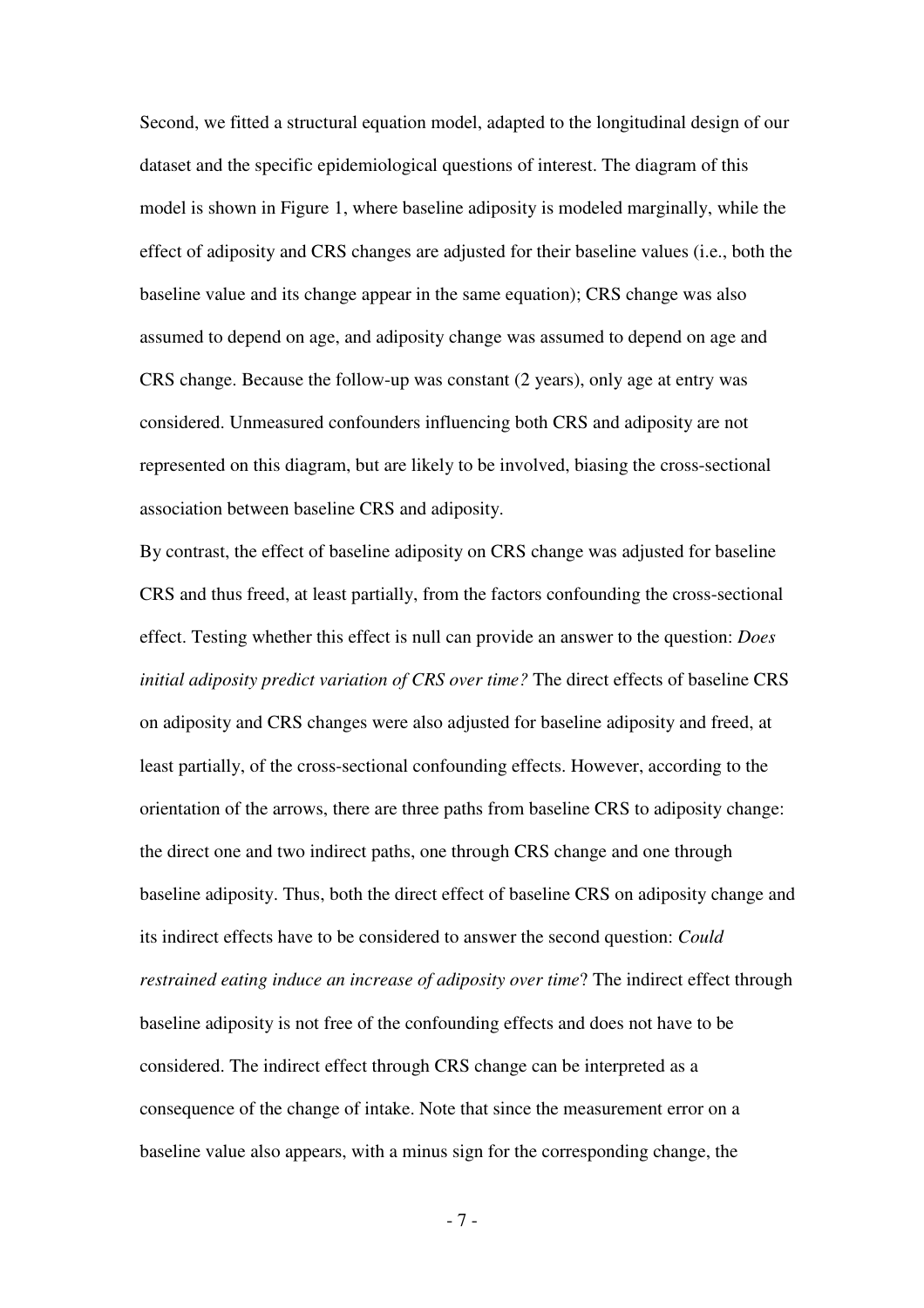baseline value and its change will be negatively related, even in the absence of a causal link between the error-free baseline value and the error-free change. Appendix I provides a short formal presentation of the model.

All statistical analyses were performed on SAS9.1, using CALIS procedure. We logtransformed BMI, skinfold thickness and waist circumference to normalize their distributions and checked with Q-Q plots and Kolmogorov-Smirnov statistics that the transformed variables did not depart significantly from normal distributions. We chose to maximize the normal-theory maximum likelihood criteria. Among the various assessment of fit criteria, we focused on the root mean squared error of approximation (RMSEA) [14] and on the normed fit index (NFI) [15]. These criteria range from 0 to 1, with RMSEA close to 0 and NFI close to 1 for a correct fit. In order to build confidence intervals for indirect effects estimates or for the sum of direct and indirect effects, their variances were obtained by bootstrapping the sample subjects. A large number of bootstrap samples (1,000) were used, to assess visually the assumed normal distribution of the estimators.

## **Results**

#### **General characteristics of the dataset**

Characteristics of the sample are shown in Table 1. The four anthropometric measurements differed significantly according to sex, but not always in the same direction, namely percent body fat and skinfold thickness were higher for females than males, but BMI and waist circumference were higher for males. These differences suggest a different measurement model should be used for males and females. The CRS were clearly higher for females than males.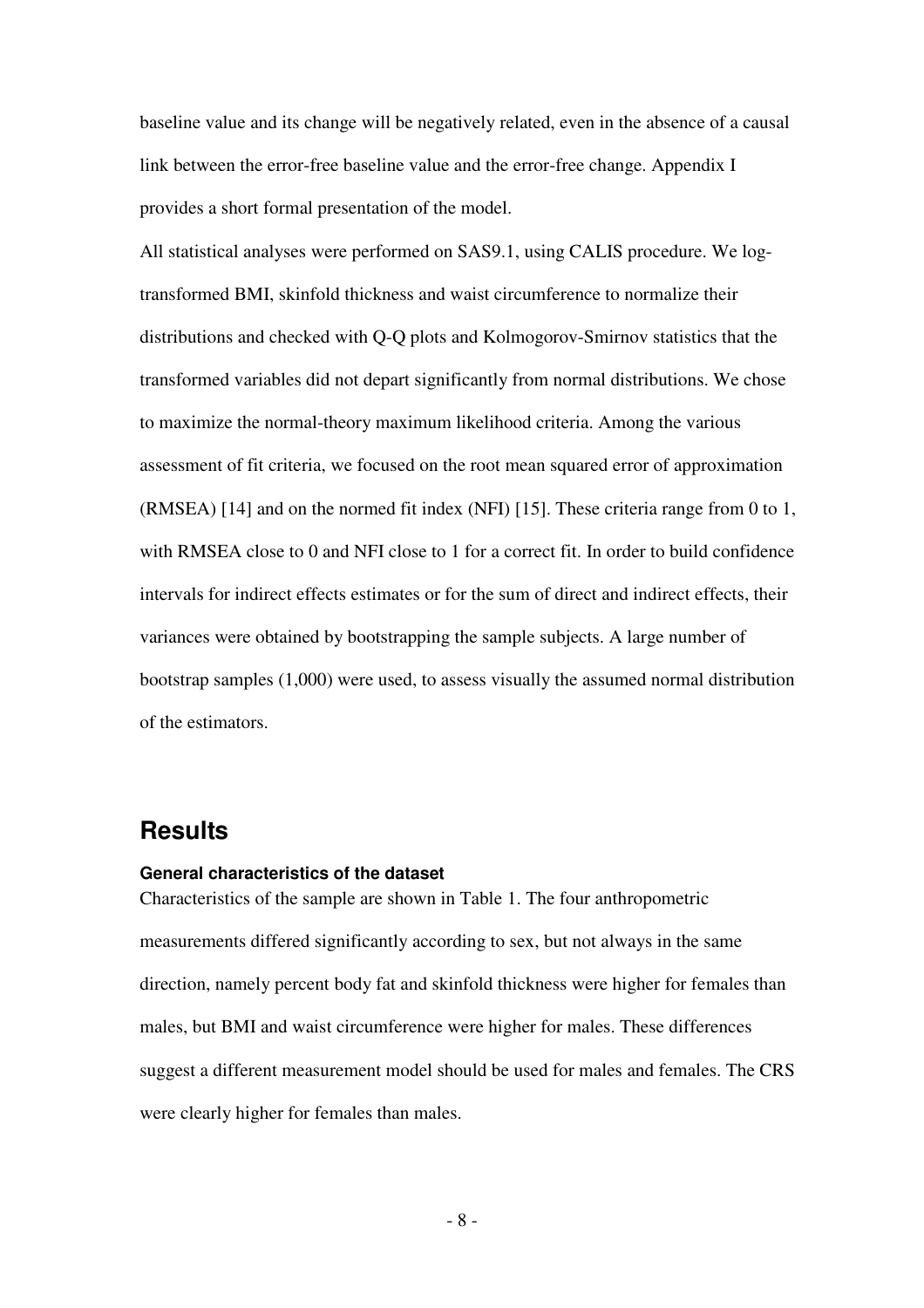#### **Measurement model for adiposity and adiposity change**

Results are given in Table 2. Analyses by sex showed that the covariations of the four baseline anthropometric measurements were correctly explained by latent adiposity with RMSEA between 0.00 and 0.16 and NFI between 0.97 and 0.99. The coefficients of determination  $\mathbb{R}^2$ , i.e., the squared standardized coefficients and the percentages of variance of each measurement explained by the latent variable were 0.65 for male skinfold thickness, both in 1999 and 2001. They were larger (between 0.83 and 0.96) in all other cases. The model did not fit as well the observations when all subjects were considered together, with RMSEA above 0.55 and NFI below 0.85, reflecting morphological differences between males and females, in addition to adiposity differences. Again this finding justifies the choice of running separate analyses for each sex. By contrast, the relationship between adiposity and anthropometric measurements can be expected to remain the same within each sex at baseline and 2 years later, and thus identical to the relationship between adiposity changes and measurement changes. Indeed, Table 2 shows that in each sex the loadings were similar in 1999 and 2001. This allowed us to impose equality constraints on these loadings and to consider models where the baseline measurements and their changes depended on the baseline adiposity.. The model fits for the baseline measurements and their changes were only slightly modified when using constrained estimates in place of the specific ones: the largest decreases were found for the latent adiposity change, with NFI decreasing from 0.98 to 0.96 among males and from 0.99 to 0.96 among females. The loadings under equality constraints and the standardized coefficients are reported for each sex in Table

3.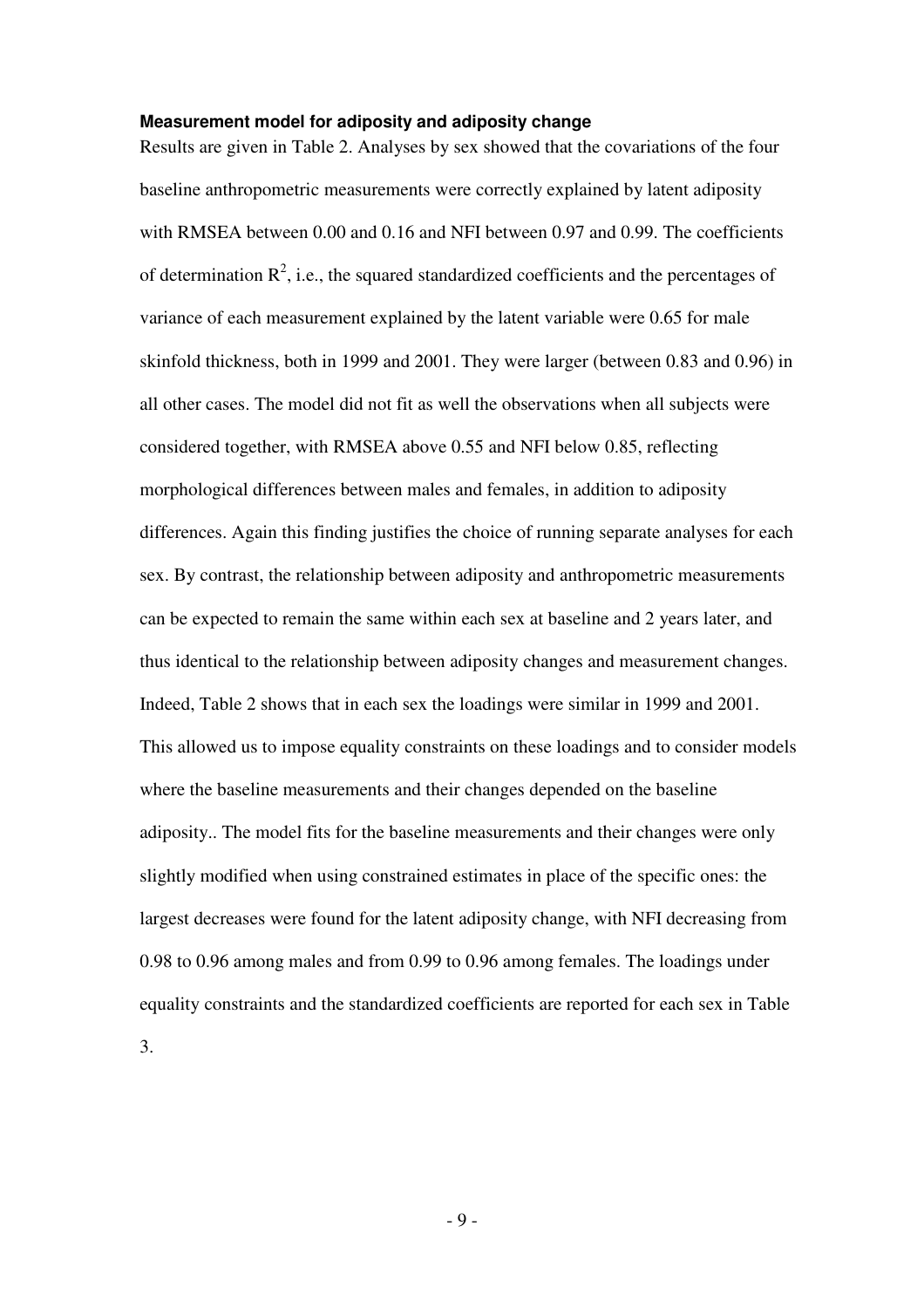#### **Longitudinal modeling of adiposity and restrained eating**

Concerning the global fit of the model, RMSEA and its 95% confidence interval was 0.11 [0.093 ; 0.014] for females and 0.16 [0.14 ; 0.18] for males, while their respective NFI were 0.91 and 0.84. The regression coefficients for the four baseline anthropometric measurements on baseline adiposity and of the four measurement changes on adiposity change, i.e., the loadings, are given in Table 3. The standardized coefficients showed that BMI was the most highly correlated and skinfold thickness was the least correlated to the latent variables. The standardized coefficients of percent body fat, skinfold thickness and waist circumference were clearly lower for changes than for baseline measurements (around 0.6 or lower versus 0.9). On the other hand, the four BMI standardized coefficients were quite high (between 0.94 and 1.00). Regression coefficient estimates of the structural model are summarized in Table 4. For males as for females, both baseline CRS and age were positively related to baseline adiposity. CRS changes depended significantly on the baseline adiposity: 95% confidence interval  $(CI_{95}) = [0.18 - 0.70]$  for females and  $[0.22 - 0.94]$  for males; subjects of either sex with high baseline adiposity were more likely to increase their CRS over time. As expected, adiposity and CRS changes were negatively related to the corresponding baseline value, although the relationship was not significant for female adiposity.

The model assumed that one direct and two indirect effects of baseline CRS could explain adiposity changes. Table 5 gives their estimates. The distribution of the bootstrapped estimates looked normal and, for the direct effects, the asymptotic and bootstrap standard error estimates were consistent. The indirect effects of baseline CRS on adiposity change through CRS change were estimated as  $0.004$  (CI<sub>95</sub>= [- $0.002$  -0.009]) for males and  $0.004$  (CI<sub>95</sub>= [-0.002 - 0.010] for females. The sum of this

 $-10-$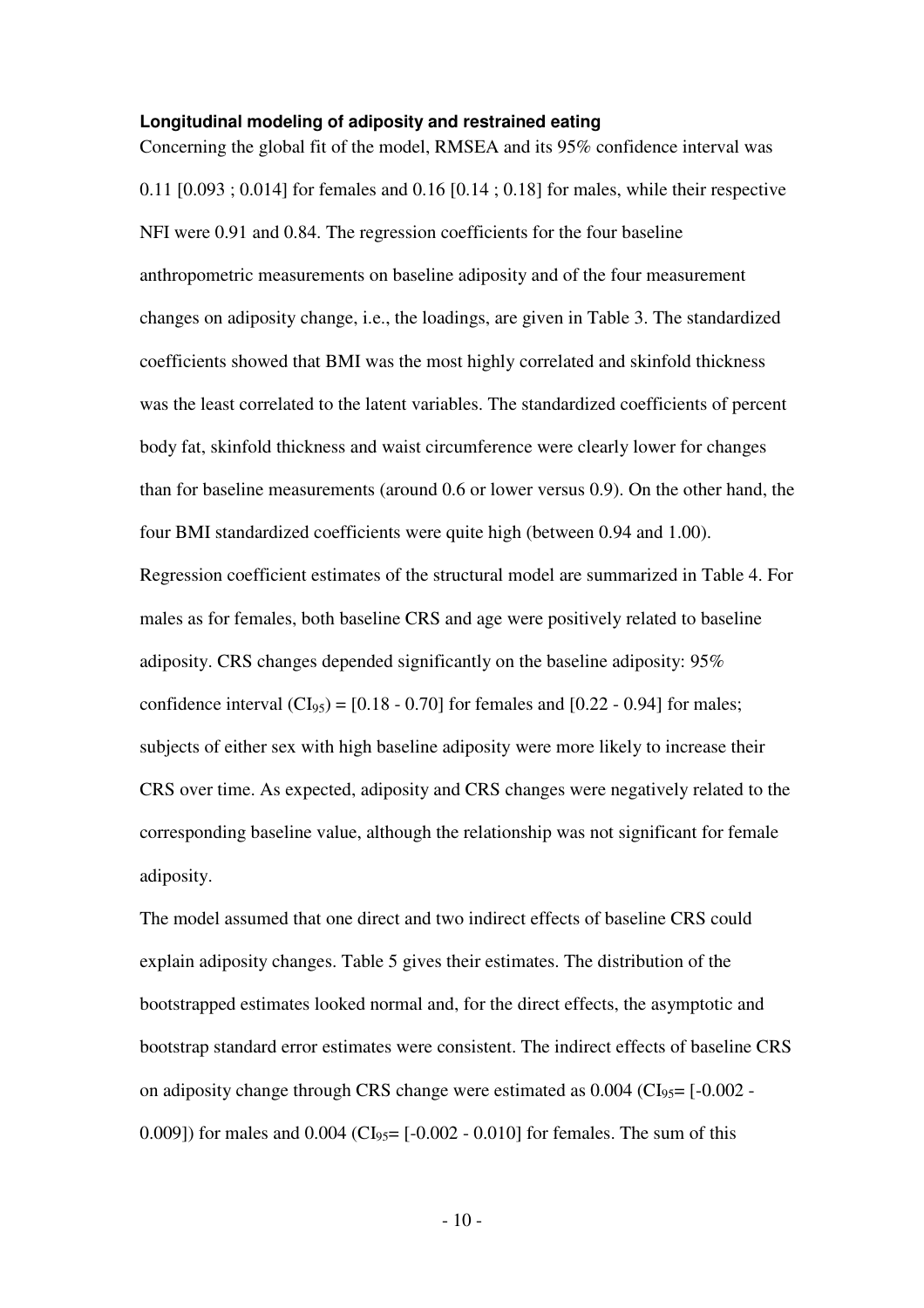indirect effect and the direct one was estimated as  $0.016$  for males (CI<sub>95</sub> = [0.003 -0.029]) and -0.006 for females (CI<sub>95</sub> = [-0.018 - 0.007]).

#### **Comparison with usual linear regressions**

If we had not used a latent variable approach, we would have fitted several regression models to study the longitudinal effect of eating restriction on adiposity. In particular the CRS change would have been separately regressed on each baseline anthropometric measurement, adjusting for the same explanatory variables as in the structural model. For instance, one can estimate the coefficients of a linear regression explaining how the percent body-fat change depends on its baseline value, age and change in CRS. Table 6 reports the estimates of the coefficients linking the four changes of adiposity indicators to their baseline values and their counterpart in the latent variable model. Results were consistent, with all coefficients significantly positive and Wald test values (coefficient/standard error) around 3. Similarly, it would be possible to regress any change of a given manifest variable on baseline CRS, adjusting for its baseline value, age and CRS change. The obtained coefficient would be directly comparable to the corresponding direct effect obtained in our analysis, but that simple regression approach would not provide any indirect effect.

## **Discussion**

#### **Latent variables and measurement model**

When fitting longitudinal models for adiposity and restrained eating, both goodness of fit criteria, RMSEA and NFI, worsened in comparison to the model fits of the measurement models obtained separately with the four baseline anthropometric measurements and the four measurement changes. That observation means that the relationships between each of the four indicators and its change cannot be reduced to

 $-11$  -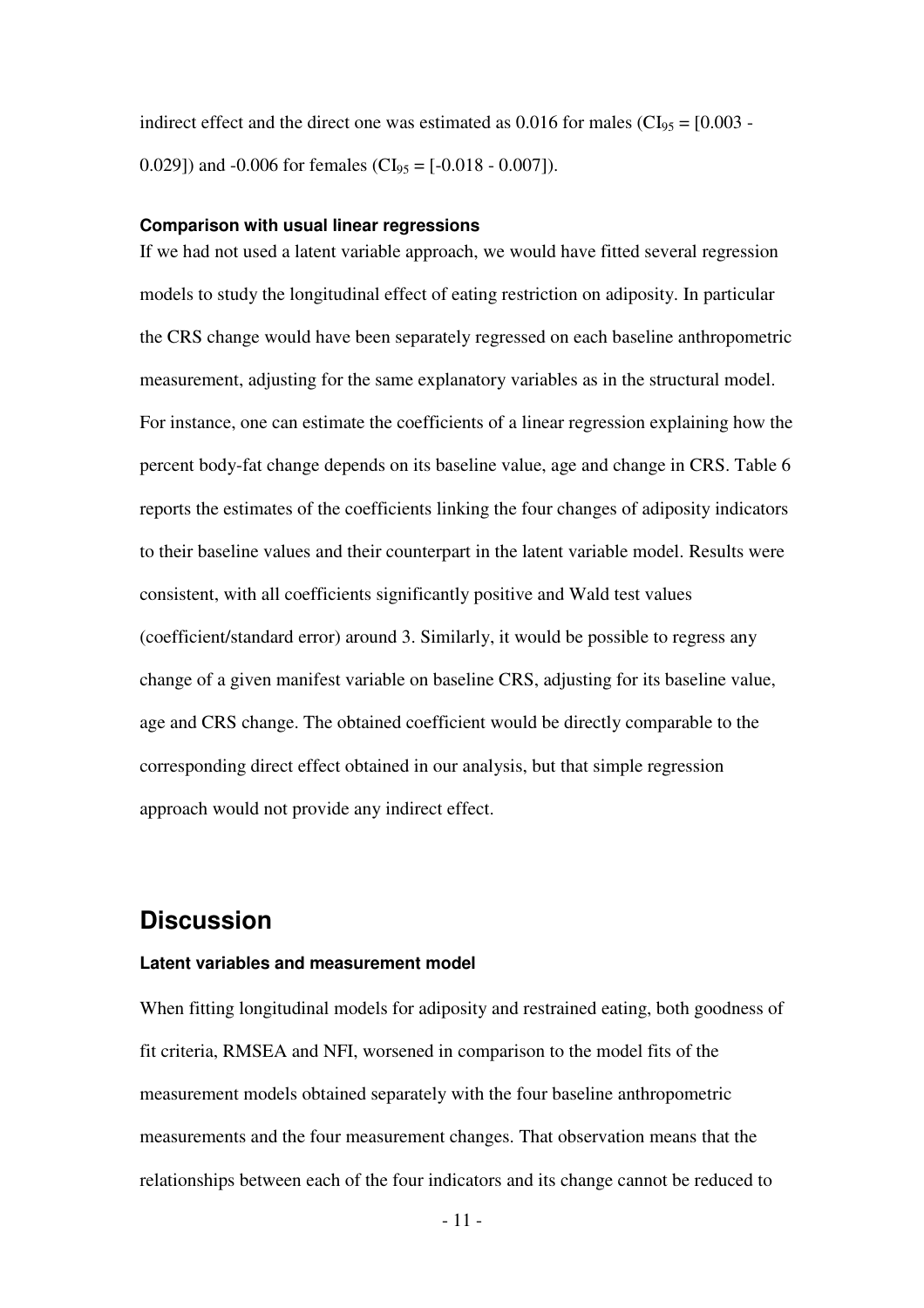the relationship between baseline adiposity and its change. Each of the four anthropometric indicators provides an imperfect assessment of global adiposity: BMI, because it also includes lean body mass, and the other three because they reflect local components of total fat mass: mainly the lower part of the body for percent body fat by Tanita bioimpedancemetry, abdominal compartment for waist circumference, and subcutaneous compartment for skinfold thicknesses. Adiposity changes may preferentially affect a given compartment for some subjects and another one for other other subjects. Similarly, the effect of the explanatory variables on the indicators cannot be reduced to their effect on latent adiposity. For example, age may affect BMI, through modifications of fat mass and lean mass. However, the used model provided a reasonable fit and was able to answer the epidemiological questions of interest.

#### **Comparison of statistical approaches**

When studying a latent change, some authors prefer to use as manifest variables the baseline measurements and the time 2 measurements rather than the baseline measurements and their changes [16, 17]. Under the equality constraint on the loadings at baseline and at time 2 , both measurement models are similar (see appendix I). They differ, however, for the residual errors which should be equal or almost equal at time 1 and time 2 for any raw measurement but are different for a baseline measurement and its change. For each sex, we verified that in the measurement models, the loadings and the fit indices were similar when using either parameterization with and without the equality constraints.

What are the pros and cons of a latent variable analysis, as compared with separate analyses on each indicator? A latent variable analysis considers a combination of the four measurements which expresses what makes them vary together, global adiposity. Thus, it allows a synthetic presentation of results while improving precision, reducing

 $-12$  -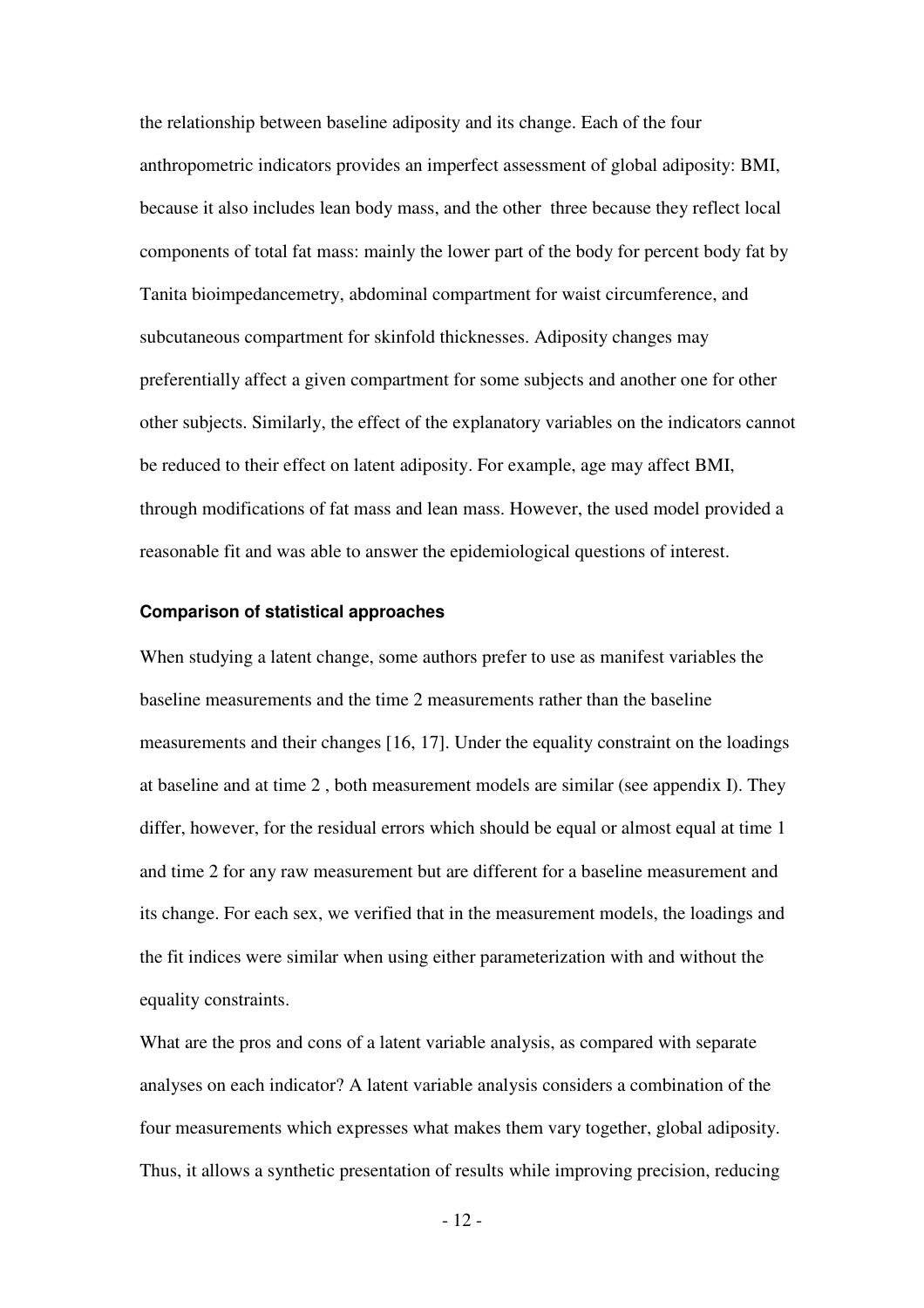the number of tests and limiting multiple testing difficulties. Here, each of the individual measurement analyses gave similar conclusions, which were the same as that obtained with the latent variable approach. Clearly, this cannot be always the case. When individual analyses are not consistent, a latent variable model provides an easily interpretable synthesis. Moreover, a by-product of our latent variable approach was that, among the four fat-mass indicators, BMI was the closest to latent adiposity for baseline measurement and, especially, for 2-year changes. When a single measurement exhibits a relationship with the latent variable as strong as BMI, there is not much to gain by considering other measurements; but should one decide to consider several measurements, we recommend a latent variable rather than separate analyses of each indicator.

Structural equation and path analyses are very useful for causal interpretation. Of course, the interpretations are conditional on the validity of the assumed model. Physiologically, the short-term effect of restrained eating is decreased adiposity. However, at baseline, high CRS were associated with high adiposity in each sex group. This cross-sectional association is insufficient to establish a long-term causal link between restrained eating and adiposity. The most likely explanation is that this association is confounded by some subjects' propensity to easily gain weight and their efforts to counterbalance this tendency through restrained eating. Accordingly, the longitudinal part of the model showed that, adjusting for baseline CRS, subjects with a high initial adiposity had a larger CRS increase during the 2-year follow-up than the others. The direct effect of baseline CRS on adiposity change was not significant for either sex, and of opposing signs for males and females. Practically, for a given sex, a CRS 20 units above the mean implied an expected BMI change of exp(20 x CRS effect on adiposity x loading of log(BMI)), respectively

- 13 -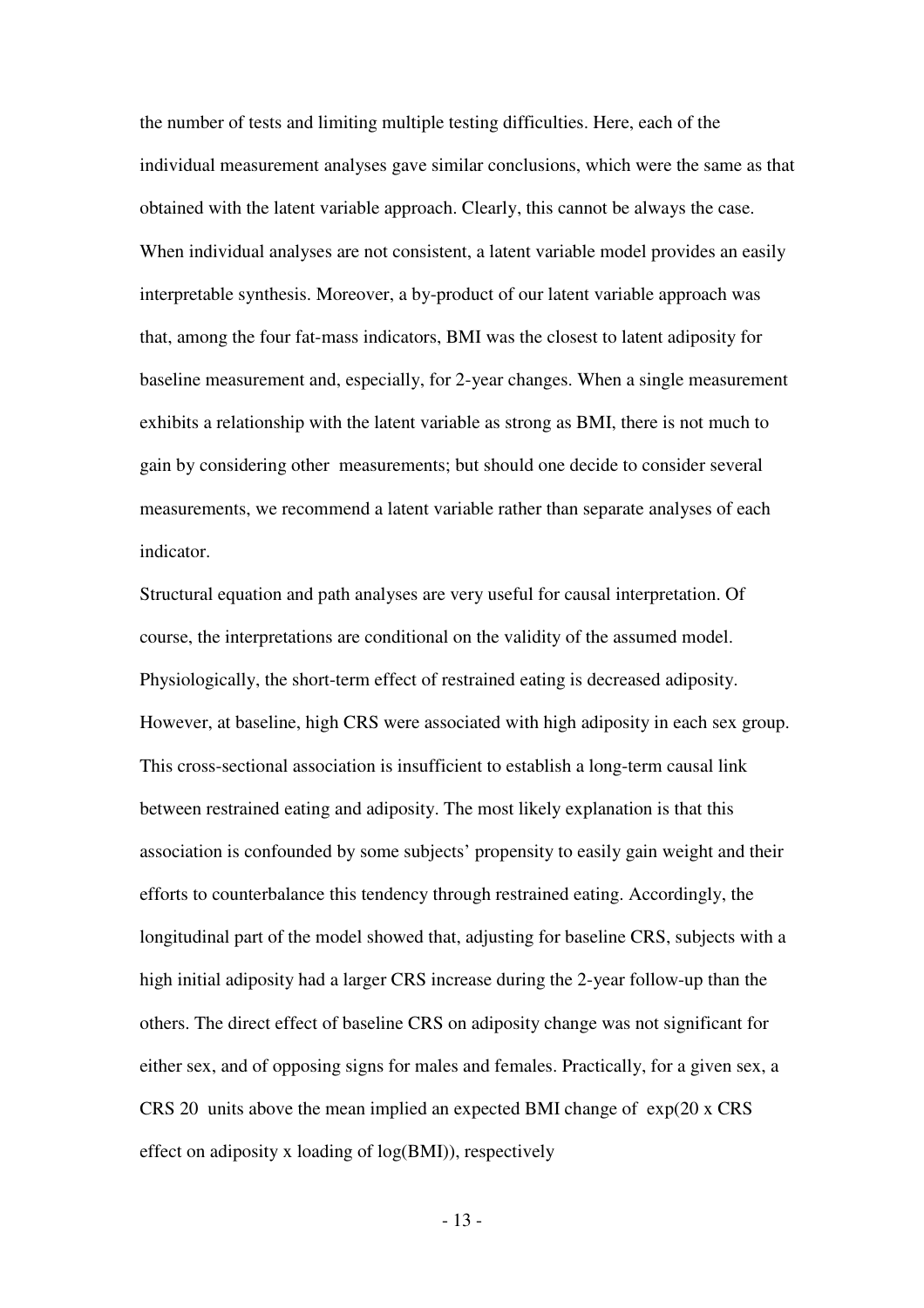$\exp(-20 \times 0.096 \times 0.024) = 0.995$ , i.e., a decrease of 0.5% for females, and  $\exp(20 \times 0.096 \times 0.024)$  $0.012 \times 0.022$ =1.005, i.e., an increase of 0.5 % in males. The indirect effect of baseline CRS through CRS change was positive but small for each sex (0.004). The indirect effect through baseline adiposity is difficult to interpret because it relies on the strongly confounded cross-sectional association. In any case, its estimates were negative for females (-0.001) and males (-0.004). Finally, the longitudinal effect of baseline CRS, free of the cross-sectional confounding factors, is the sum of the direct effect and of the indirect effect through CRS change. The estimate for males was significantly positive (+0.016) but non significant of opposite sign (-0.006) for females. The effect observed for males was found significantly positive, however we considered that the direct effect of CRS on adiposity change (adjusted for CRS change) provide the best measurement of the effect of CRS on adiposity change. The indirect effect through CRS change is at least partly due to the regression to the mean (the expected negative relationships between baseline CRS and CRS change) and to the physiologic effect of CRS change on adiposity change. The relationships observed between each baseline value and its change were negative, as expected, although only three of them were significant, probably because of limited statistical power.

Cross-sectional studies have shown that restrained eating is frequent in those with high adiposity [18-20]. The results of prospective studies are more controversial. Higher restraint scores were associated with better weight maintenance after weight loss [21] or weight gain [22] prevention intervention. In the general population, Drapeau et al [23] found that initial restrained eating was related to subsequent weight gain positively in women but negatively in men, which is the opposite of our results. Hays et al [24] found that restraint was protective against weight gain only in women with high levels of disinhibition. That latter study was retrospective and self-reporting of past body

- 14 -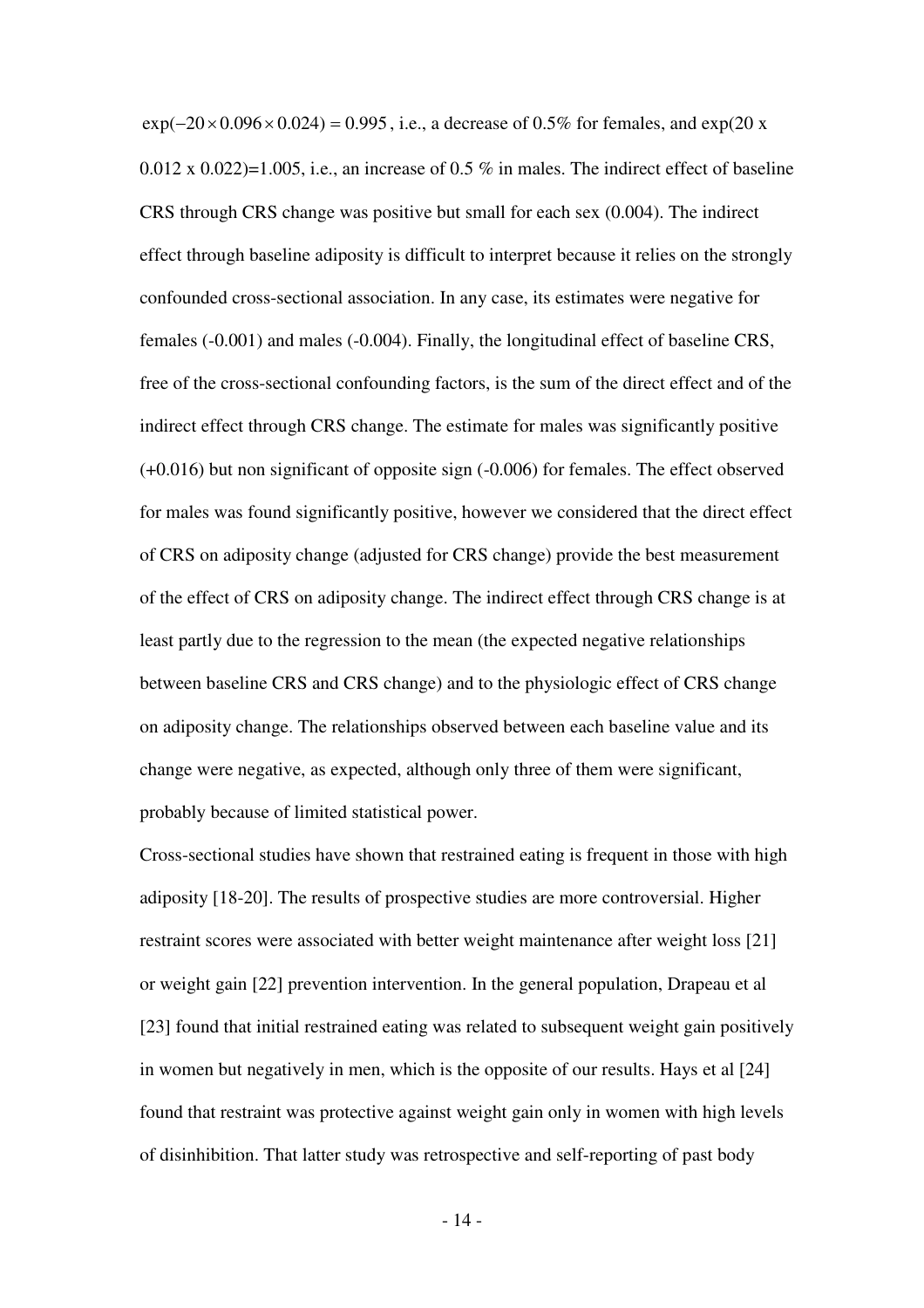weight may have biased past relationships. In adults with a familial history of obesity, non-obese women with the highest CRS were those who had been obese in childhood or adolescence, suggesting a beneficial effect of cognitive restriction for weight control in these women [25]. Altogether, we do not consider that available data from general population supports the hypothesis that restraint eating could induce an increase in adiposity: i) because of the inconsistency between studies ii) because of the inconsistency of the relationships observed according to sex; iii) because of the low level of significance of the observed relationship (p=0.05 for males in our study)..

# **Conclusions**

This latent variable and structural equation model enabled us to present synthetic results rather than four separate analyses for each sex group and to perform a detailed analysis of the causal mechanisms involved. It confirmed our previous observations; in the general population, restrained eating appears to be more of an adaptive response of subjects prone to gaining weight than a risk factor for increased fat mass.

# **Competing interests**

None declared.

# **Authors' contributions**

SE and MC developed the model, performed all statistical analyses and participated to article writing. BdLG and MAC were involved in all study aspects from its conception to article writing. MR and AB participated in the conception and design of the FLVS study and reviewed the article. All authors approved the final manuscript.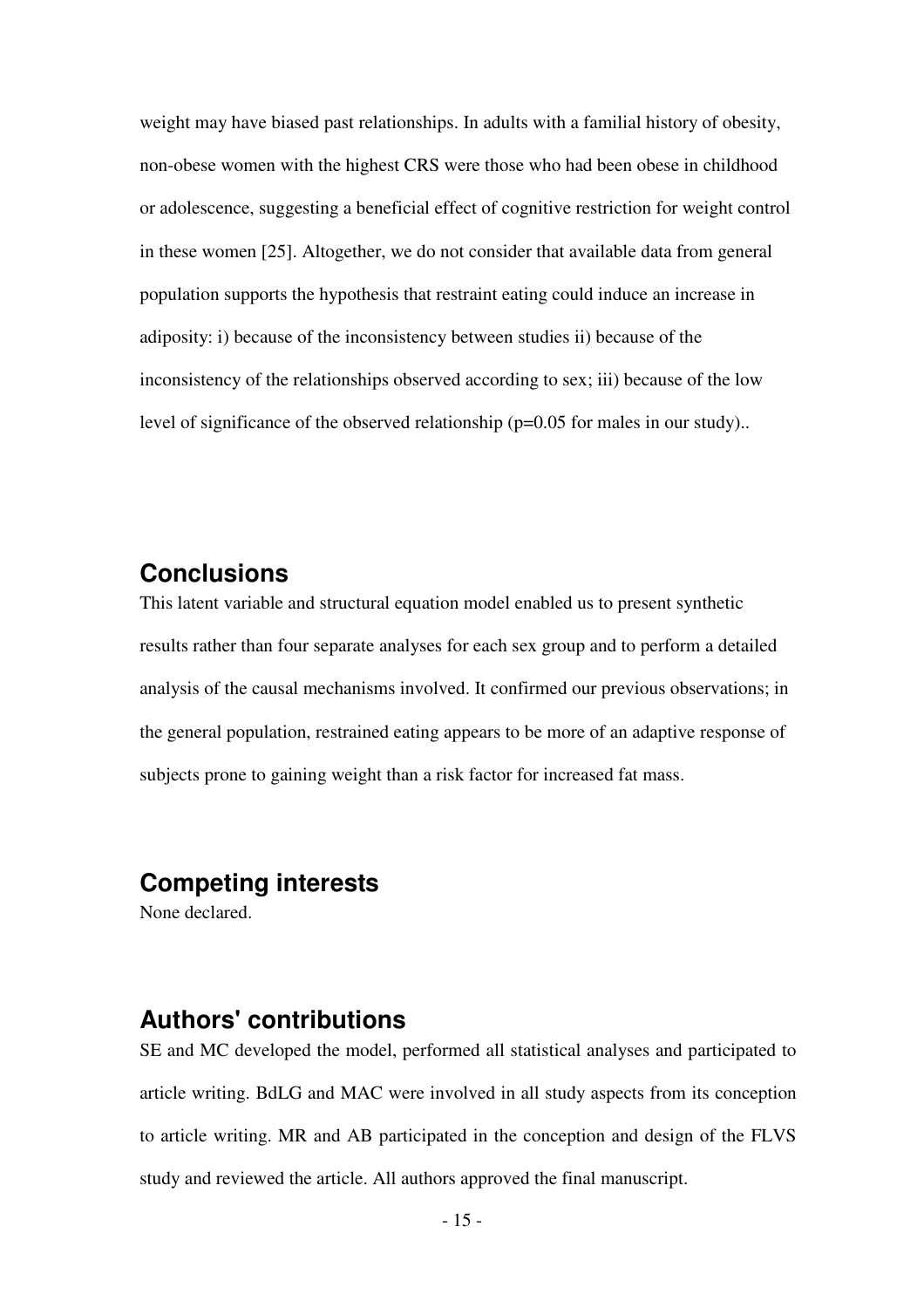#### **Appendix I: Latent Variables and Structural Equation Model**

Each arrow in the diagramed model (Figure1) has an equation counterpart. Let *A<sup>k</sup>* denotes the latent variable baseline adiposity  $(k = 0)$  or adiposity change  $(k = 1)$ ,  $I_i^k$ denotes the *i*<sup>th</sup> indicator of the latent variable  $A^k$  (*i* = 1...4, for the four anthropometric measurements), i.e., the *i*<sup>th</sup> baseline measurement ( $k = 0$ ) or the 2-year change in the *i*<sup>th</sup> measurement ( $k = 1$ ), and  $Z_j$  denotes the *j*<sup>th</sup> explanatory variable, age ( $j = 1$ ), baseline CRS  $(i = 2)$  or CRS change  $(i = 3)$ . The measurement model specifies the relationships between the two latent variables and their four indicators, displayed on the lower part of the diagram; it is expressed with the following equations:

$$
I_i^k = \lambda_i A^k + \varepsilon_i^k
$$
 for  $i = 1...4$  and  $k = 0, 1$ 

where the residual errors,  $\varepsilon_i^k$  (for  $i = 1...4$ , and  $k = 0, 1$ ) are Gaussian random variables with null expectation. The saturation  $\lambda_i$  is the regression coefficient of the  $i^{\text{th}}$  manifest variable for the corresponding latent variable. Note that, in agreement with the assumptions used in our analysis, the same four loadings are used for both latent variables. A consequence of this constraint is that the model can be reparameterized as

$$
I_i^0 = \lambda_i A^0 + \varepsilon_i^0
$$
  
\n
$$
I_i^1 - I_i^0 = \lambda_i (A^1 - A^0) + \eta_i^1 \qquad \text{for } i = 1...4
$$

This is the model and the parameterization used in the article. An alternative model uses two different sets  $\lambda_i^k$  for the baseline adiposity ( $k = 0$ ) and the adiposity change ( $k$  $= 1$ ). The coefficient  $\lambda_1$ , linking the first manifest variable (here, percent body fat) to its latent variable, is not estimated but fixed at 1. As a result, latent adiposity is arbitrarily expressed on the same measurement scale as percent body fat. Because the latent variable indicators are measured on various scales, it is useful to consider standardized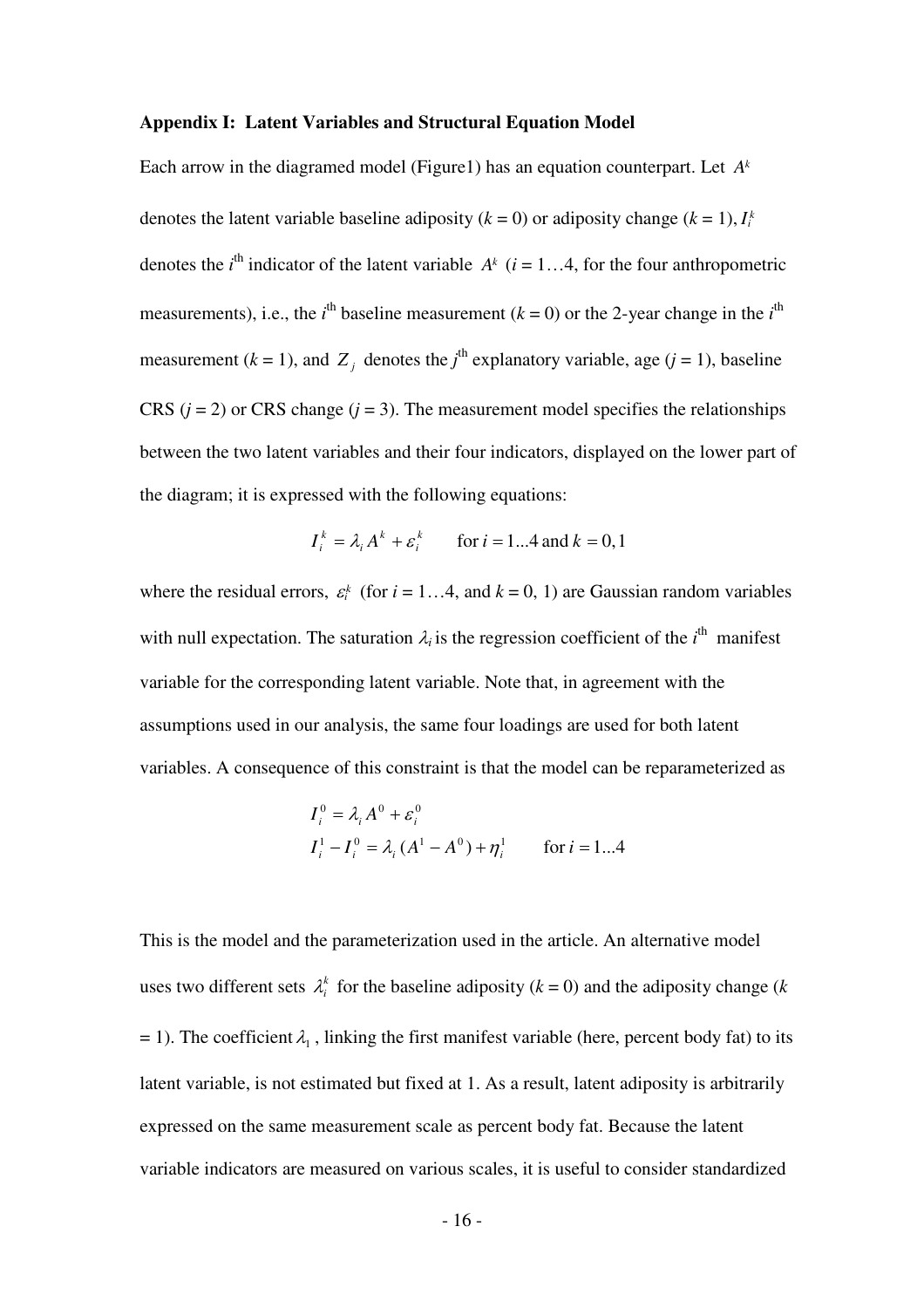estimates rather than raw loadings, using the observed standard deviations as

measurement units for latent and manifest variables, namely  $var(I_i^k)$  $\text{var}(A^k)$ *k i k*  $\sqrt[i]{\text{var}(I)}$ *A*  $\lambda_{i,j}$   $\frac{\lambda_{i,j}}{\lambda_{i,j}}$ .

Note that, for a given  $\lambda_i$  obtained under equality constraints, there are two standardized coefficients, one for each latent variable.

The structural model specifies all the relationships between the explanatory variables and the outcomes of interest, displayed on the upper part of the diagram; it is expressed with

$$
A^{0} = \sum_{j=1}^{2} \alpha_{j}^{0} Z_{j} + \zeta^{0}
$$
  

$$
A^{1} = \beta A^{0} + \sum_{j=1}^{3} \alpha_{j}^{1} Z_{j} + \zeta^{1}
$$
  

$$
Z_{3} = \gamma A^{0} + \sum_{j=1}^{2} \delta_{j} Z_{j} + \zeta_{3}
$$

where the residual errors,  $\zeta^k$  ( $k = 0, 1$ ) and  $\zeta_3$  are Gaussian random variables with null expectation. To simplify the equations, we centered all observed variables, so that intercepts no longer appear.

## **Acknowledgements**

The Fleurbaix Laventie Ville Santé Study was supported by grants from the CEDUS (*Centre for Sugar Research and Information*), the CISB (*Centre for Scientific Information on Beer*), and Groupe Fournier, Knoll, Lesieur, Nestlé France, and Roche Diagnostics companies. MA Charles received grants from the ALFEDIAM (Association de Langue Française pour l'Étude du Diabète et du Métabolisme) and from the Mutuelle Générale de l'Éducation Nationale. All these funding sources were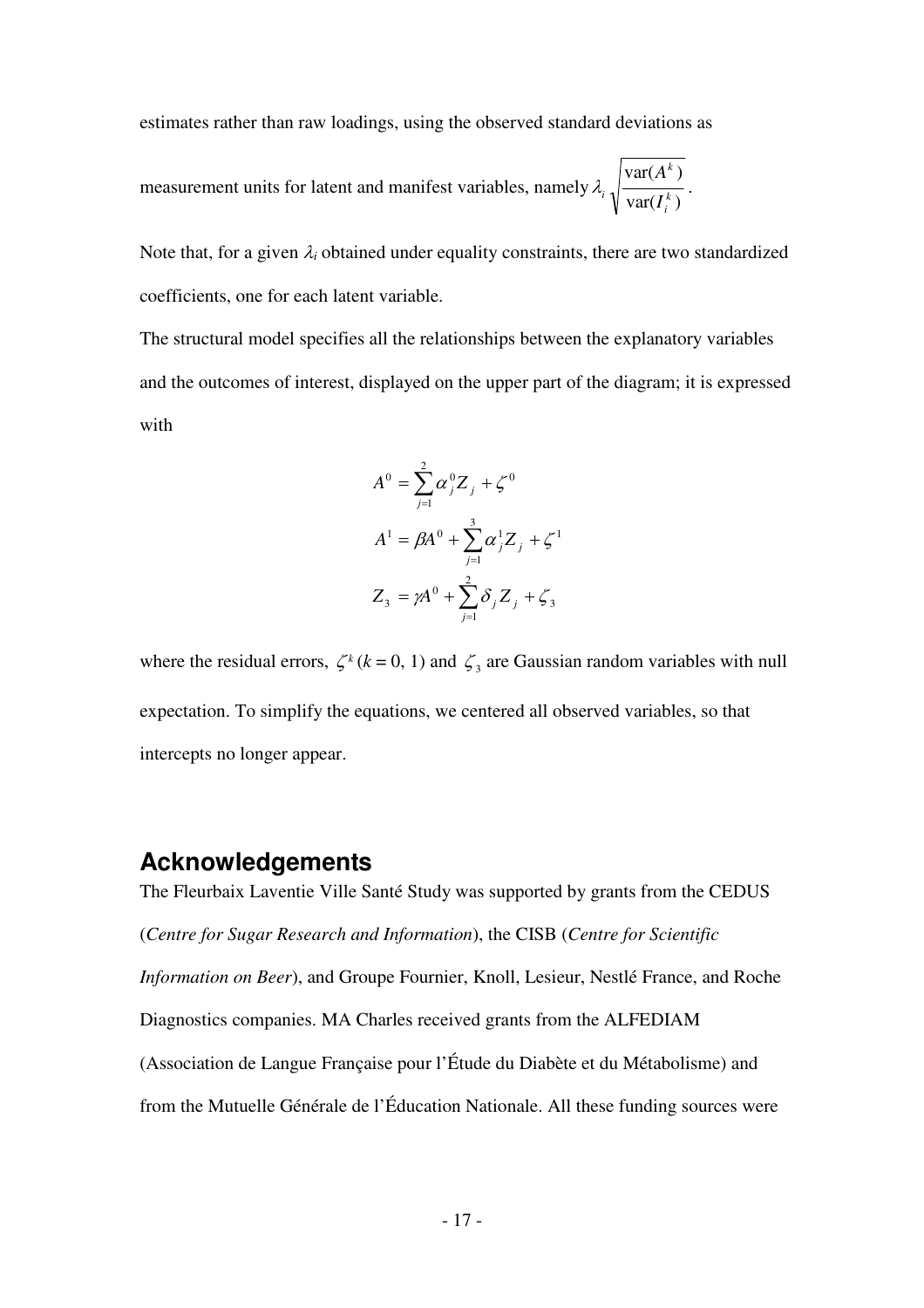devoted to data collection, and did not interfere with analysis and interpretation of data, the writing of the manuscript or the decision to submit the manuscript for publication.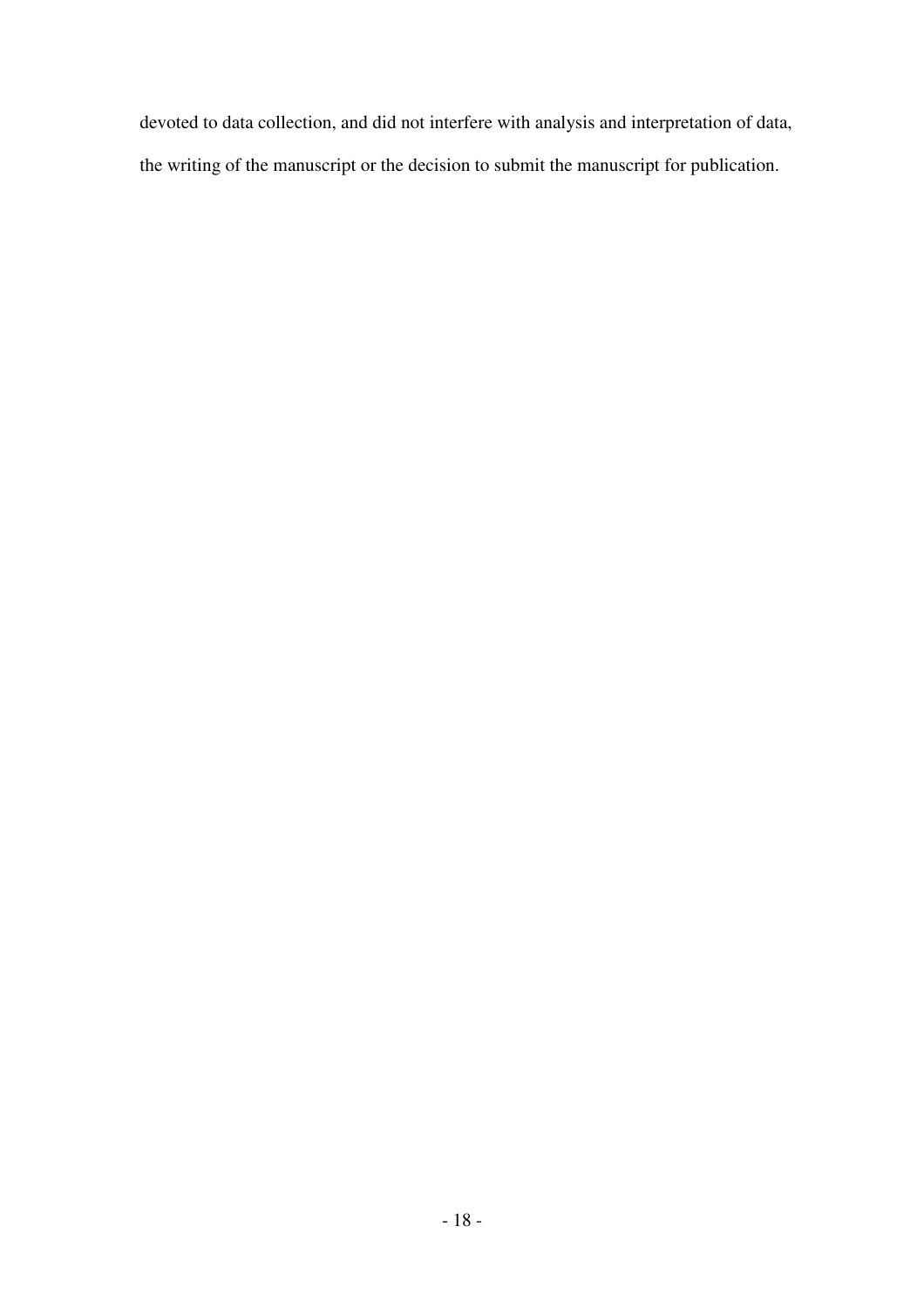# **References**

- 1. Bollen KA: *Structural equations with latent variables*. New York: Wiley; 1989.
- 2. Kaplan D: *Structural equation modeling*. Thousand Oakes: Sage; 2000.
- 3. Proust-Lima C, Amieva H, Dartigues JF, Jacqmin-Gadda H: **Sensitivity of four psychometric tests to measure cognitive changes in brain aging-populationbased studies**. *Am J Epidemiol* 2007, **165**(3):344-350.
- 4. Silva A, Metha Z, O'Callaghan F J: **The relative effect of size at birth, postnatal growth and social factors on cognitive function in late childhood**. *Ann Epidemiol* 2006, **16**(6):469-476.
- 5. Day NE, Wong MY, Bingham S, Khaw KT, Luben R, Michels KB, Welch A, Wareham NJ: **Correlated measurement error--implications for nutritional epidemiology**. *Int J Epidemiol* 2004, **33**(6):1373-1381.
- 6. Kaaks R, Ferrari P: **Dietary intake assessments in epidemiology: can we know what we are measuring?** *Ann Epidemiol* 2006, **16**(5):377-380.
- 7. Singh-Manoux A, Clarke P, Marmot M: **Multiple measures of socio-economic position and psychosocial health: proximal and distal measures**. *Int J Epidemiol* 2002, **31**(6):1192-1199; discussion 1199-1200.
- 8. de Lauzon-Guillain B, Basdevant A, Romon M, Karlsson J, Borys JM, Charles MA: **Is restrained eating a risk factor for weight gain in a general population?** *Am J Clin Nutr* 2006, **83**(1):132-138.
- 9. Herman CP, Mack D: **Restrained and unrestrained eating**. *J Pers* 1975, **43**(4):647-660.
- 10. Hochberg Y, Tamhane AC (Eds.): *Multiple comparison procedures*. New York: John Wiley & Sons; 1987.
- 11. Lafay L, Basdevant A, Charles MA, Vray M, Balkau B, Borys JM, Eschwege E, Romon M: **Determinants and nature of dietary underreporting in a freeliving population: The Fleurbaix Laventie Ville Santé (FLVS) Study**. *Int J Obes Relat Metab Disord* 1997, **21**(7):567-573.
- 12. de Lauzon B, Romon M, Deschamps V, Lafay L, Borys JM, Karlsson J, Ducimetiere P, Charles MA: **The Three-Factor Eating Questionnaire-R18 is able to distinguish among different eating patterns in a general population**. *J Nutr* 2004, **134**(9):2372-2380.
- 13. Diggle P, Heagerty P, Liang K, Zeger J: *Analysis of longitudinal data (2nd)*. Oxford: Oxford Science Publications; 2002.
- 14. Steiger JH, Lind JC: **Statistically based tests for the number of common factors**. In *annual meeting of the Psychometric Society: 1980; Iowa City, IA*; 1980.
- 15. Bentler P, Bonett D: **Significance tests and goodness of fit in the analysis of covariance structures**. *Psychological Bulletin* 1980, **88**(3):588-606.
- 16. Cribbie RA, Jamieson J: **Structural equation models and the regression bias for measuring correlates of change**. *Educ and Psychol Measurement* 2000, **60**(6):893-907.
- 17. Steyer R, Eid M, Schwenkmezger P: **Modeling true individual Change: true change as a latent variable**. *Meth Psychol Res Online* 1997, **2**(1):21-33.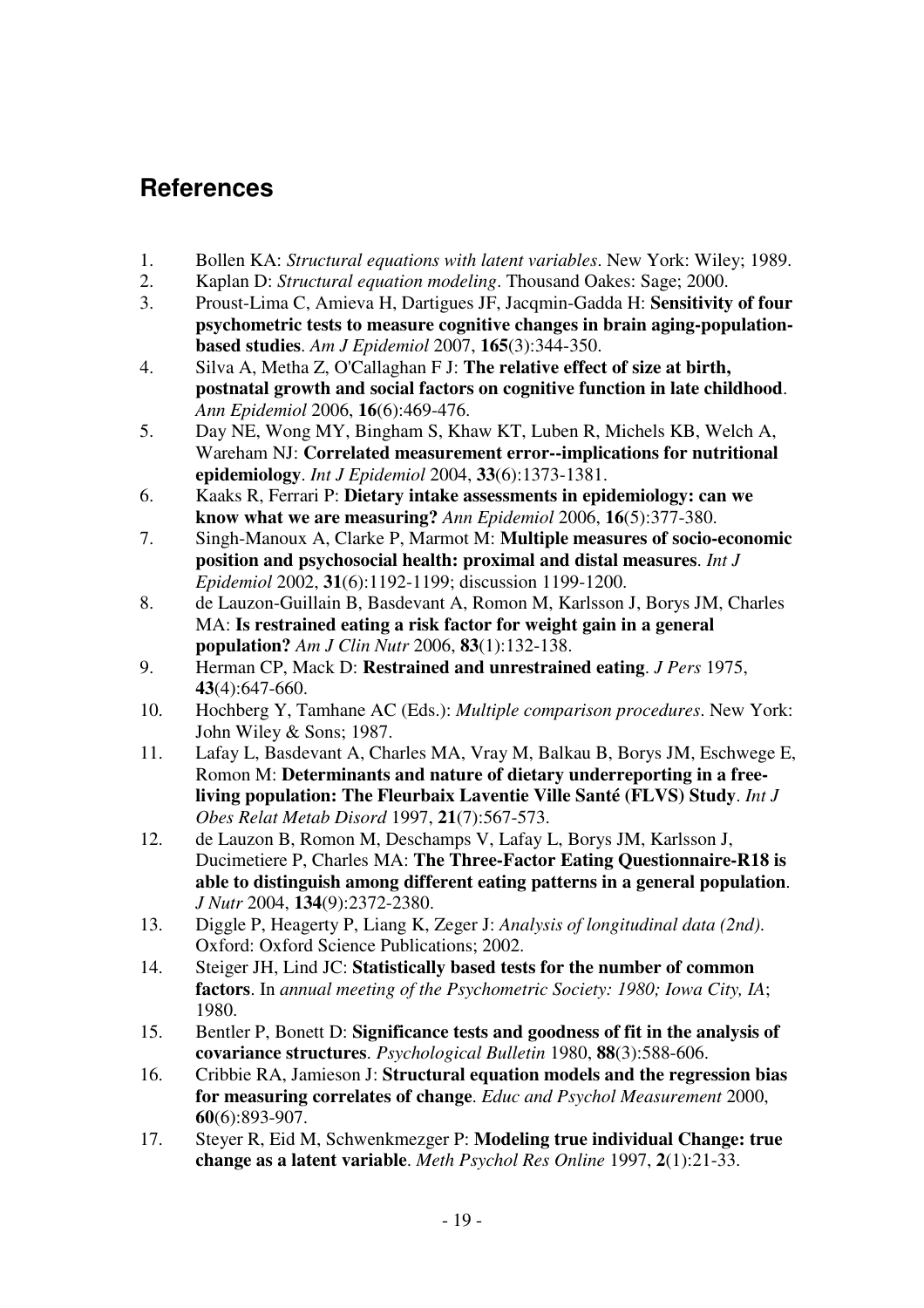- 18. Lluch A, Herbeth B, Mejean L, Siest G: **Dietary intakes, eating style and overweight in the Stanislas Family Study**. *Int J Obes Relat Metab Disord*  2000, **24**(11):1493-1499.
- 19. Shunk JA, Birch LL: **Girls at risk for overweight at age 5 are at risk for dietary restraint, disinhibited overeating, weight concerns, and greater weight gain from 5 to 9 years**. *J Am Diet Assoc* 2004, **104**(7):1120-1126.
- 20. Hill AJ, Draper E, Stack J: **A weight on children's minds: body shape dissatisfactions at 9-years old**. *Int J Obes Relat Metab Disord* 1994, **18**(6):383-389.
- 21. Vogels N, Diepvens K, Westerterp-Plantenga MS: **Predictors of long-term weight maintenance**. *Obes Res* 2005, **13**(12):2162-2168.
- 22. Levine MD, Klem ML, Kalarchian MA, Wing RR, Weissfeld L, Qin L, Marcus MD: **Weight gain prevention among women**. *Obesity (Silver Spring)* 2007, **15**(5):1267-1277.
- 23. Drapeau V, Provencher V, Lemieux S, Despres JP, Bouchard C, Tremblay A: **Do 6-y changes in eating behaviors predict changes in body weight? Results from the Quebec Family Study**. *Int J Obes Relat Metab Disord* 2003, **27**(7):808-814.
- 24. Hays NP, Bathalon GP, McCrory MA, Roubenoff R, Lipman R, Roberts SB: **Eating behavior correlates of adult weight gain and obesity in healthy women aged 55-65 y**. *Am J Clin Nutr* 2002, **75**(3):476-483.
- 25. Bellisle F, Clement K, Le Barzic M, Le Gall A, Guy-Grand B, Basdevant A: **The Eating Inventory and body adiposity from leanness to massive obesity: a study of 2509 adults**. *Obes Res* 2004, **12**(12):2023-2030.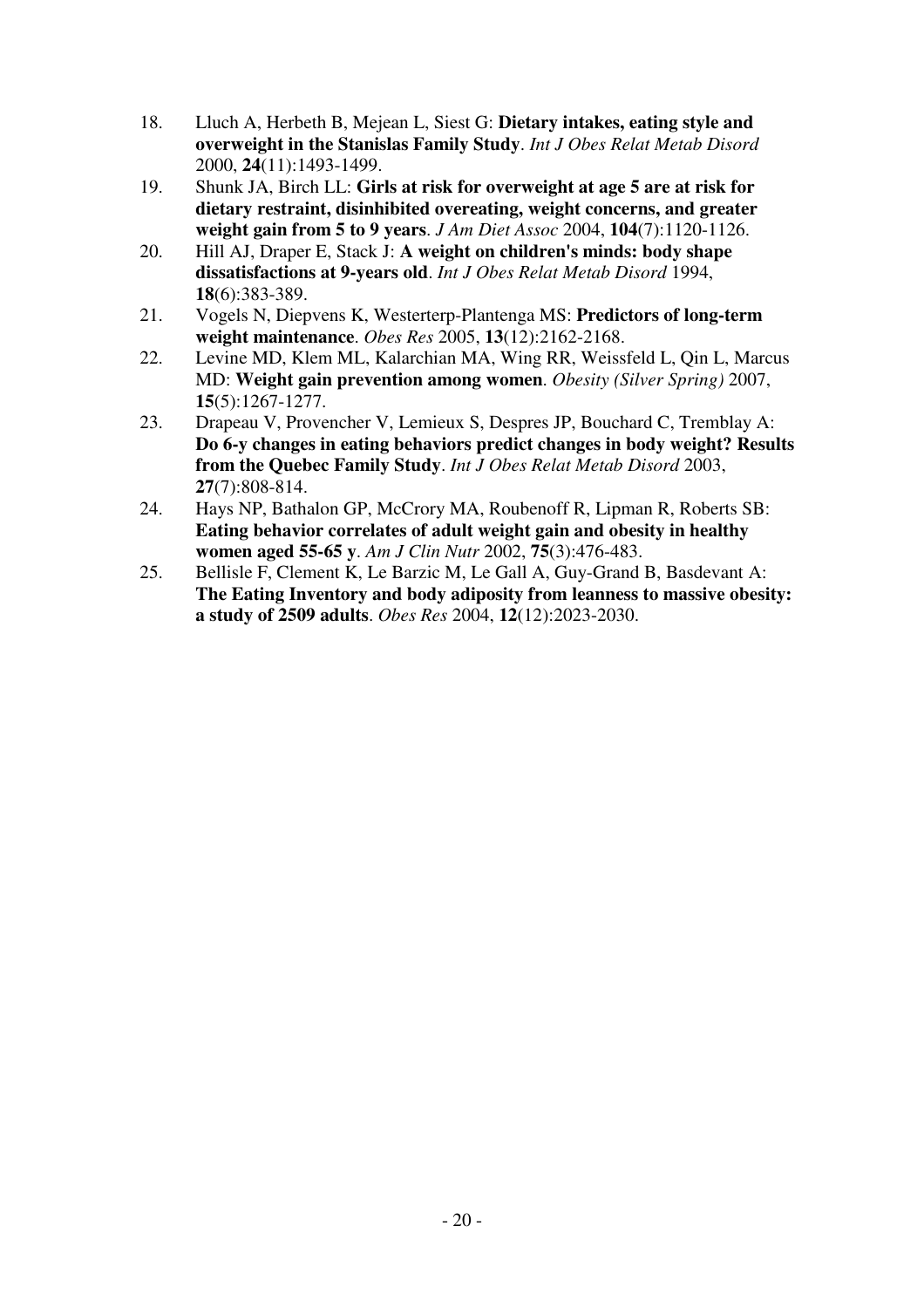# **Figures**

### **Figure 1: Latent variable model for adiposity and restrained eating relationships**

Latent variables are represented by circles and manifest variables by rectangles. Singleheaded arrows correspond to linear effects and double-headed arrows correspond to residual errors (orange lines) or covariance (green line). The values in blue are parameter estimates for the female group. Abbreviations: Adp (adiposity), CRS (cognitive restraint score), PBF (percent body fat), BMI (body mass index), ST (skinfold thickness), WC (waist circumference). For a detailed explanation of the model, see Appendix I.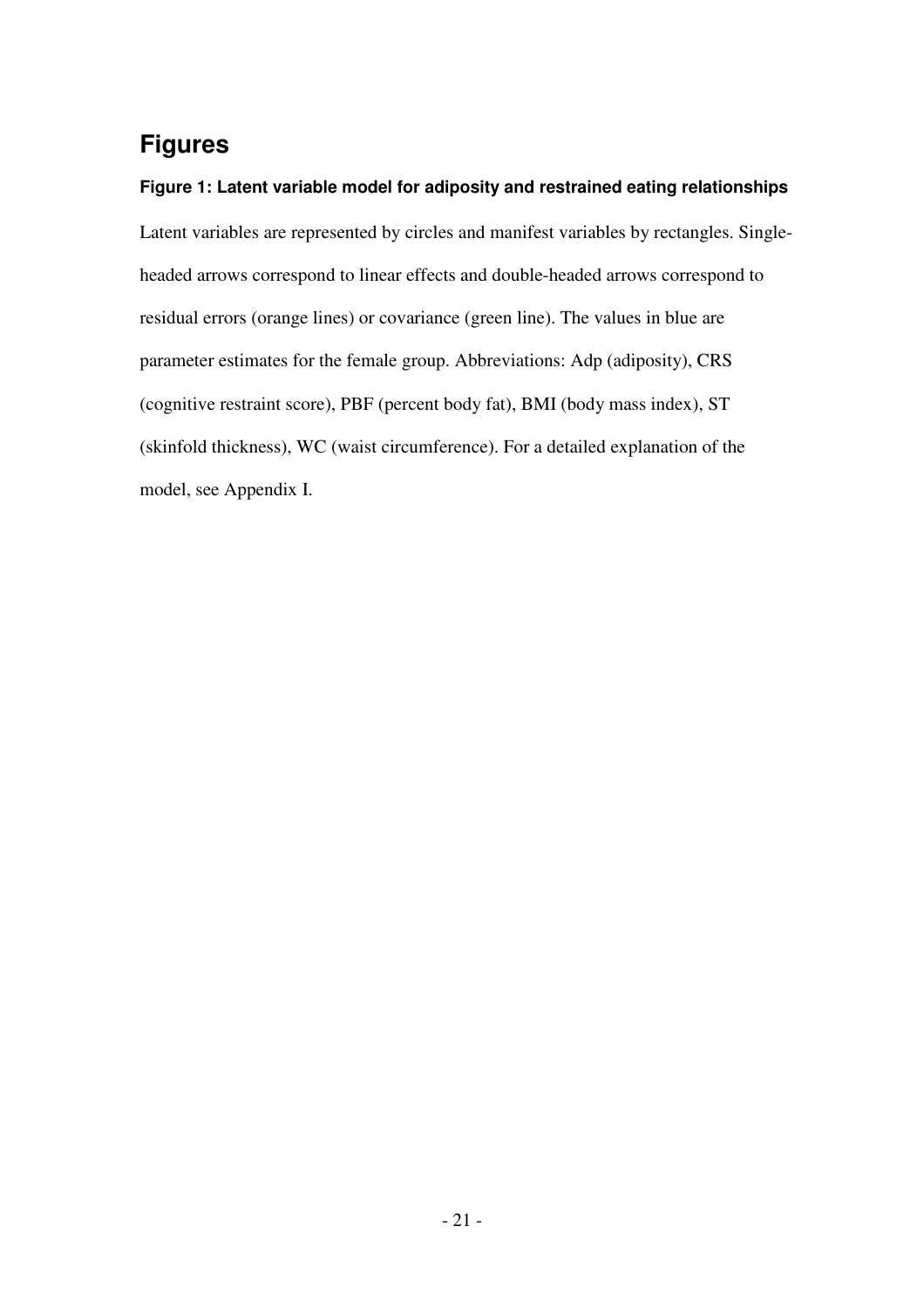# **Tables**

|                                  | Males<br>$n = 201$ | Females<br>$n = 256$ | p       |  |  |
|----------------------------------|--------------------|----------------------|---------|--|--|
| Age in 1999 (yr)                 | 44.0 (4.9)         | 42.4(4.5)            | < 0.001 |  |  |
| 1999 evaluation                  |                    |                      |         |  |  |
| Percent Body Fat (%)             | 23.0(6.2)          | 33.2(7.1)            | < 0.001 |  |  |
| Body Mass Index $(kg/m2)$        | 25.7(3.4)          | 24.7(4.6)            | < 0.005 |  |  |
| Skinfold Thickness (mm)          | 58.6 (25.2)        | 75.0 (32.2)          | < 0.001 |  |  |
| Waist Circumference (cm)         | 91.6(10.4)         | 79.4 (11.7)          | < 0.001 |  |  |
| <b>Cognitive Restraint Score</b> | 21.8(18.2)         | 39.6 (21.4)          | < 0.001 |  |  |
| 2001 evaluation                  |                    |                      |         |  |  |
| Percent Body Fat (%)             | 21.9(6.1)          | 31.9(7.6)            | < 0.001 |  |  |
| Body Mass Index $(kg/m2)$        | 25.9(3.5)          | 25.0(4.8)            | 0.026   |  |  |
| Skinfold Thickness (mm)          | 61.5(25.3)         | 78.2 (34.2)          | < 0.001 |  |  |
| Waist Circumference (cm)         | 91.5(9.8)          | 79.6 (11.9)          | < 0.001 |  |  |
| <b>Cognitive Restraint Score</b> | 26.9 (19.7)        | 40.4(21.3)           | < 0.001 |  |  |

### **Table 1: Characteristic of the Studied Population**

Data are means (standard deviations). Differences according to sex were tested with Student's t-tests.

### **Table 2 Measurement models for 1999 and 2001 evaluations: goodness of fit**

|                                    |                             | Males                       | Females              |                  |  |
|------------------------------------|-----------------------------|-----------------------------|----------------------|------------------|--|
|                                    | 1999                        | 2001                        | 1999                 | 2001             |  |
| RMSEA*                             | $0.00$ [ $\therefore$ 0.14] | $0.05$ [ $\therefore$ 0.17] | $0.16$ [0.08 ; 0.26] | $0.07$ [.; 0.17] |  |
| $NFI**$                            | 0.999                       | 0.997                       | 0.988                | 0.996            |  |
| R <sup>2***</sup> Percent Body Fat | 0.90                        | 0.88                        | 0.95                 | 0.91             |  |
| R <sup>2</sup> Body Mass Index     | 0.96                        | 0.93                        | 0.96                 | 0.96             |  |
| R <sup>2</sup> Skinfold Thickness  | 0.65                        | 0.65                        | 0.87                 | 0.88             |  |
| R <sup>2</sup> Waist Circumference | 0.83                        | 0.90                        | 0.94                 | 0.94             |  |

\*RMSEA: Root Mean square Error of Approximation and its 95% confidence interval when available

\*\*NFI: Normed Fit Index

\*\*\* R²; coefficient of determination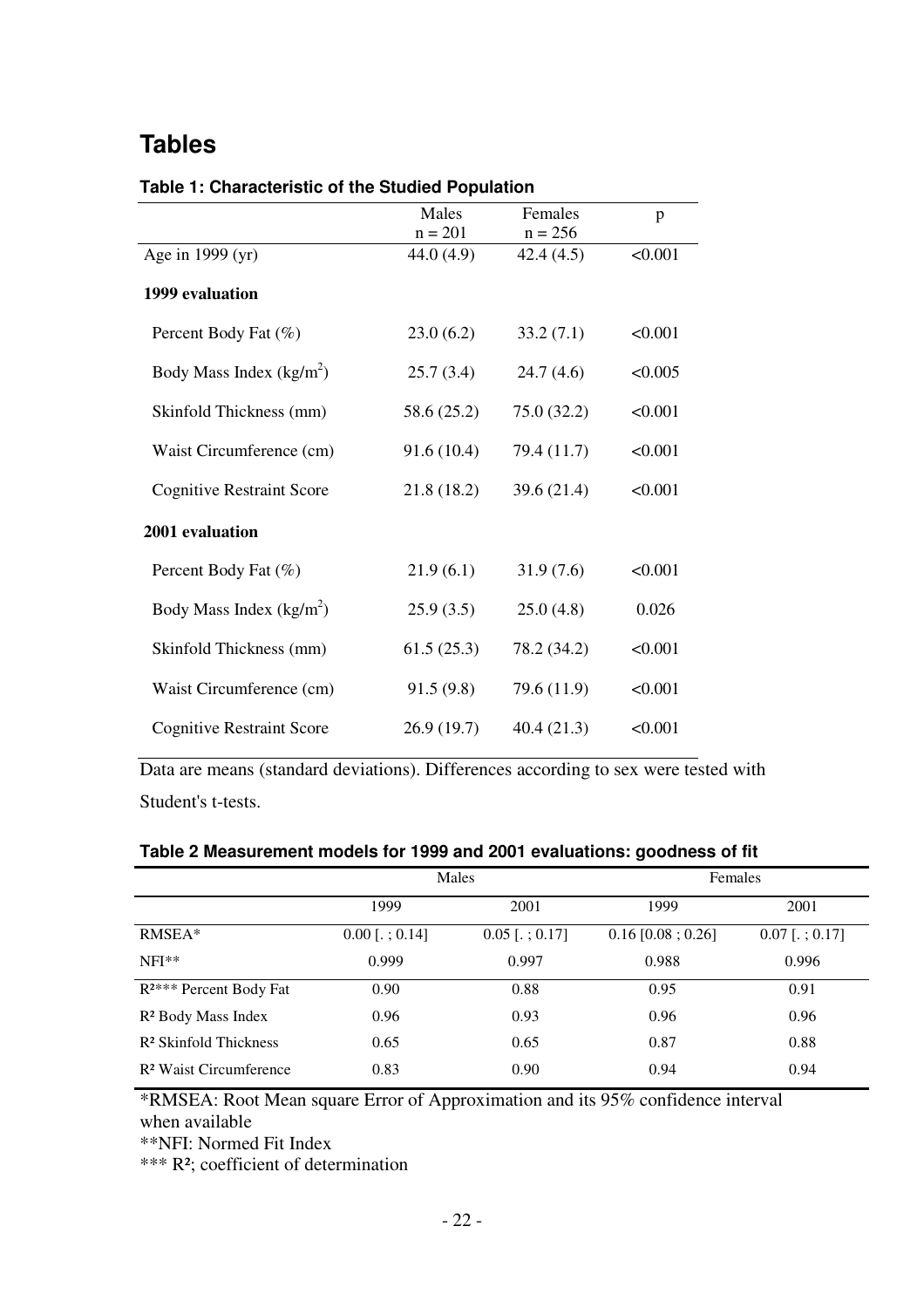|                           | Males    |                          |                 |              | Females  |               |                 |             |
|---------------------------|----------|--------------------------|-----------------|--------------|----------|---------------|-----------------|-------------|
| Manifest variable         | Estimate | Standard                 | <b>Baseline</b> | Change       | Estimate | Standard Erro | <b>Baseline</b> | Change      |
|                           |          | Error                    | Standardized    | Standardized |          |               | Standardized    | Standardize |
|                           |          |                          | Estimates       | Estimates    |          |               | Estimates       | Estimates   |
| Percent Body Fat          |          | $\overline{\phantom{a}}$ | 0.947           | 0.673        |          | -             | 0.955           | 0.603       |
| Body Mass Index           | 0.022    | 0.00064                  | 0.976           | 0.942        | 0.024    | 0.00066       | 0.956           | 0.996       |
| <b>Skinfold Thickness</b> | 0.061    | 0.0033                   | 0.815           | 0.357        | 0.055    | 0.0021        | 0.879           | 0.558       |
| Waist Circumference       | 0.017    | 0.00068                  | 0.912           | 0.546        | 0.019    | 0.00056       | 0.938           | 0.647       |

### **Table 3: Global measurement Model: Standardized Loadings of the Two Latent Variables**

## **Table 4. Structural Equation Model: Regression Coefficients**

|                    |                                            | Males    |          |         | Females  |          |         |
|--------------------|--------------------------------------------|----------|----------|---------|----------|----------|---------|
| Outcome            | Explanatory                                | Estimate | Standard | t value | Estimate | Standard | t value |
| Variable           | Variables                                  |          | Error    |         |          | Error    |         |
| Baseline Adiposity | Baseline Age                               | 0.195    | 0.082    | 2.36    | 0.254    | 0.096    | 2.66    |
|                    | <b>Baseline CRS</b>                        | 0.084    | 0.022    | 3.72    | 0.051    | 0.020    | 2.56    |
|                    | <b>Adiposity Change Baseline Adiposity</b> | $-0.044$ | 0.022    | $-2.03$ | $-0.024$ | 0.021    | $-1.17$ |
|                    | Baseline Age                               | $-0.018$ | 0.025    | $-0.74$ | 0.038    | 0.030    | 1.24    |
|                    | <b>Baseline CRS</b>                        | 0.012    | 0.007    | 1.67    | $-0.010$ | 0.007    | $-1.39$ |
|                    | <b>CRS</b> Change                          | $-0.011$ | 0.008    | $-1.28$ | $-0.014$ | 0.010    | $-1.45$ |
| <b>CRS</b> Change  | <b>Baseline Adiposity</b>                  | 0.577    | 0.183    | 3.16    | 0.438    | 0.134    | 3.28    |
|                    | Baseline Age                               | 0.392    | 0.210    | 1.88    | 0.023    | 0.200    | 0.12    |
|                    | <b>Baseline CRS</b>                        | $-0.342$ | 0.058    | $-5.90$ | $-0.286$ | 0.042    | $-6.89$ |

**Table 5: Direct and Indirect Effects of Baseline CRS on Adiposity Change** 

| effect                                  |           | <b>Males</b>                | Females   |                |  |
|-----------------------------------------|-----------|-----------------------------|-----------|----------------|--|
|                                         | Estimate  | Standard error <sup>*</sup> | Estimate  | Standard error |  |
| $1$ (direct)                            | 0.012     | 0.0070                      | $-0.0096$ | 0.0069         |  |
| 2 (indirect through CRS change)         | 0.0036    | 0.0028                      | 0.0040    | 0.0031         |  |
| 3 (indirect through baseline adiposity) | $-0.0037$ | 0.0021                      | $-0.0012$ | 0.0011         |  |
| $1+2$ (partial)                         | 0.016     | 0.0064                      | $-0.0056$ | 0.0064         |  |
| $1+2+3$ (total)                         | 0.012     | 0.0065                      | $-0.0068$ | 0.0064         |  |

\*Obtained by bootstrapping the sampled subjects 1000 times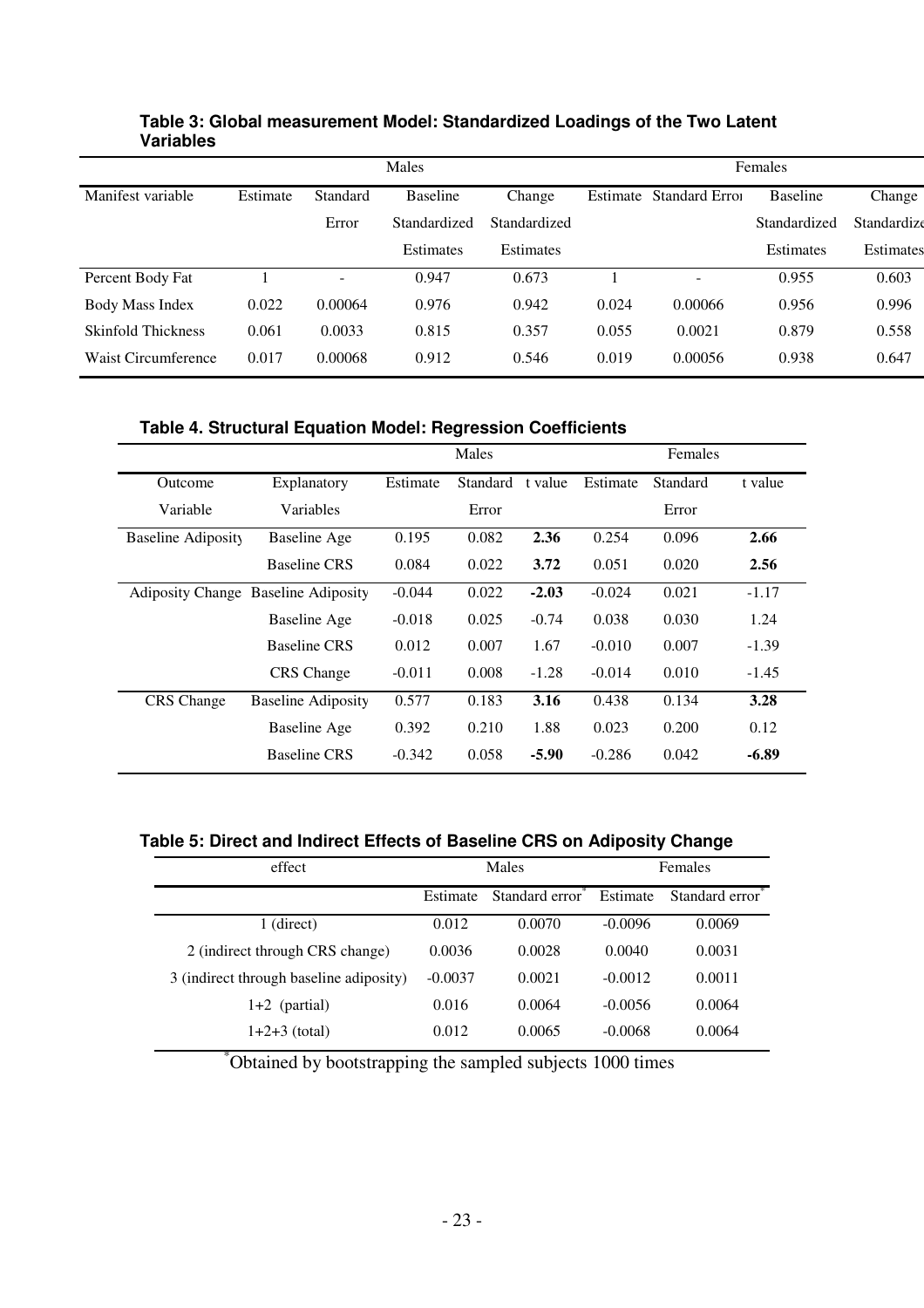| Table 6: Comparisons of Approaches with and without Latent Variables to Study |
|-------------------------------------------------------------------------------|
| the Effect of Baseline Fat Mass Measurements on CRS Change                    |

|                 | Fat mass measurement Regression coefficient of CRS change on baseline |                |                |  |  |
|-----------------|-----------------------------------------------------------------------|----------------|----------------|--|--|
|                 |                                                                       | measurements * |                |  |  |
|                 |                                                                       | Males          | <b>Females</b> |  |  |
| Manifest        | Percent Body Fat                                                      | 0.45(0.17)     | 0.40(0.13)     |  |  |
|                 | Body Mass Index                                                       | 26.3(8.1)      | 18.2(5.2)      |  |  |
|                 | Skinfold Thickness                                                    | 8.1(2.5)       | 7.0(2.1)       |  |  |
|                 | <b>Waist Circumference</b>                                            | 25.1(9.6)      | 16.3(6.6)      |  |  |
| Latent variable | Adiposity                                                             | 0.58(0.18)     | 0.44(0.13)     |  |  |

\* Regression coefficient estimates (standard error) adjusting for age and baseline CRS.